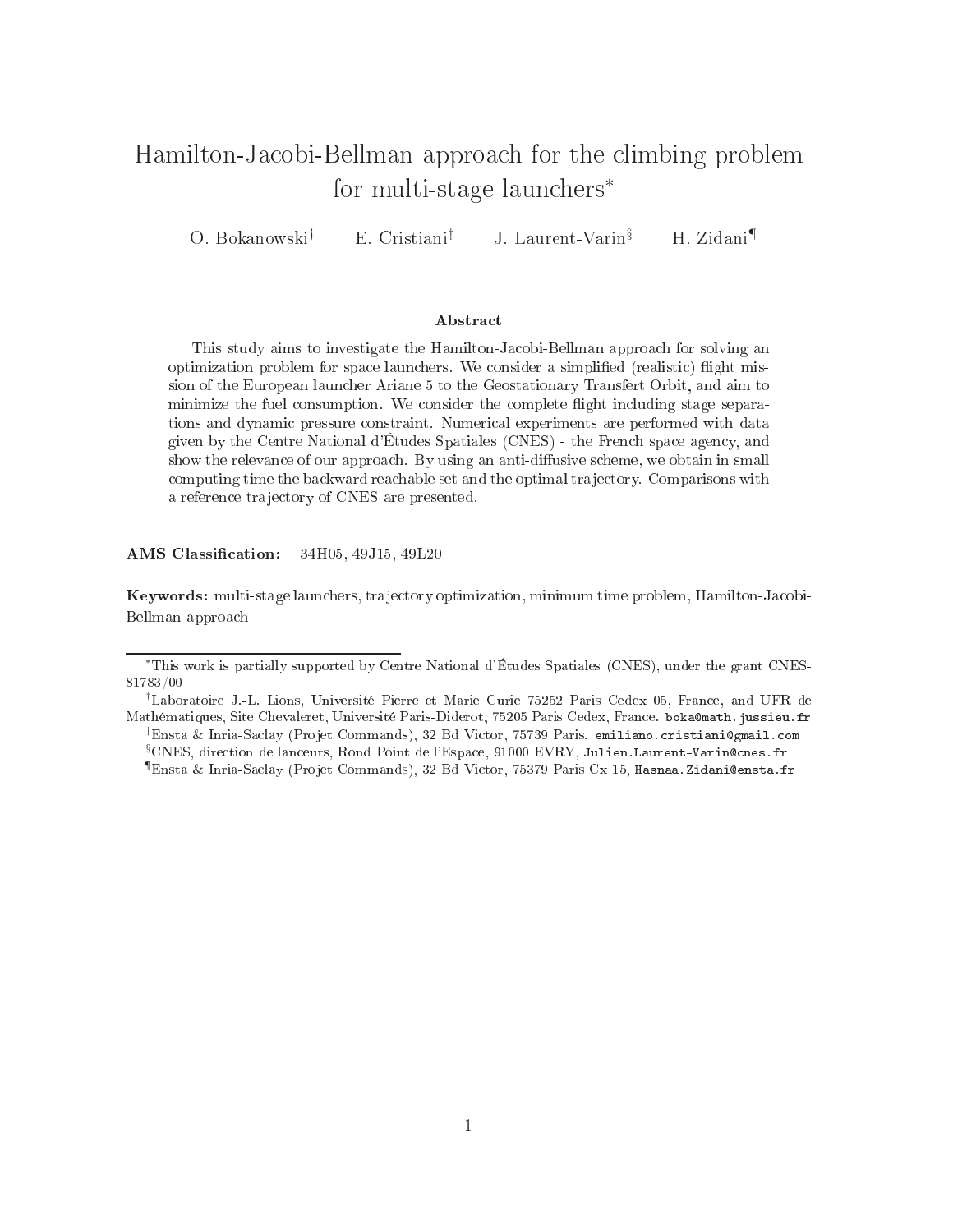$\bf N$ omenclature. $^1$ 

| $\mathcal B$  | $\equiv$                                                                                                                                                                                                                                                                                                                                                                                                                                                                  | computational domain                                                                   |  |  |  |  |
|---------------|---------------------------------------------------------------------------------------------------------------------------------------------------------------------------------------------------------------------------------------------------------------------------------------------------------------------------------------------------------------------------------------------------------------------------------------------------------------------------|----------------------------------------------------------------------------------------|--|--|--|--|
| $C_s$         | $\equiv$                                                                                                                                                                                                                                                                                                                                                                                                                                                                  | coefficient for the state/control constraint $(3.5 \times 10^4 \text{ Pascal-degree})$ |  |  |  |  |
| $C_x, C_{xx}$ | $\equiv$                                                                                                                                                                                                                                                                                                                                                                                                                                                                  | aerodynamic coefficients                                                               |  |  |  |  |
| $F_D$         | $\equiv$                                                                                                                                                                                                                                                                                                                                                                                                                                                                  | drag force                                                                             |  |  |  |  |
| $F_g$         | $=$                                                                                                                                                                                                                                                                                                                                                                                                                                                                       | gravitational force                                                                    |  |  |  |  |
| $F_T$         | $=$                                                                                                                                                                                                                                                                                                                                                                                                                                                                       | thrust force                                                                           |  |  |  |  |
| $I_{sp, EAP}$ | $\hspace*{0.4em} = \hspace*{0.4em}$                                                                                                                                                                                                                                                                                                                                                                                                                                       | specific impulse of boosters $(310 s)$                                                 |  |  |  |  |
| $I_{sp,E1}$   | $\hspace{1.6cm} = \hspace{1.6cm}$                                                                                                                                                                                                                                                                                                                                                                                                                                         | specific impulse of first stage $(429 s)$                                              |  |  |  |  |
| $I_{sp,E2}$   | $\, = \,$                                                                                                                                                                                                                                                                                                                                                                                                                                                                 | specific impulse of second stage $(465 s)$                                             |  |  |  |  |
| L             | $\equiv$                                                                                                                                                                                                                                                                                                                                                                                                                                                                  | longitude                                                                              |  |  |  |  |
| $\ell^-$      | $\qquad \qquad =% \begin{cases} \sum_{i=1}^{n} \left\vert \frac{1}{n} \right\vert^{n} & \text{if } n = 1,2. \end{cases} \qquad \qquad \qquad \sum_{i=1}^{n} \left\vert \frac{1}{n} \right\vert^{n} \leq \left\vert \frac{1}{n} \right\vert^{n} \leq \left\vert \frac{1}{n} \right\vert^{n} \leq \left\vert \frac{1}{n} \right\vert^{n} \leq \left\vert \frac{1}{n} \right\vert^{n} \leq \left\vert \frac{1}{n} \right\vert^{n} \leq \left\vert \frac{1}{n} \right\vert^{$ | latitude                                                                               |  |  |  |  |
| m             | $\equiv$ .                                                                                                                                                                                                                                                                                                                                                                                                                                                                | mass of the launcher                                                                   |  |  |  |  |
| $m_f$         | $=$                                                                                                                                                                                                                                                                                                                                                                                                                                                                       | desired final mass                                                                     |  |  |  |  |
| $M_{EAP}$     | $=$                                                                                                                                                                                                                                                                                                                                                                                                                                                                       | mass of boosters without propellant $(2 \times 38 \times 10^3 \text{ kg})$             |  |  |  |  |
| $M_{E1}$      | $=$                                                                                                                                                                                                                                                                                                                                                                                                                                                                       | mass of first stage without propellant $(17 \times 10^3 \text{ kg})$                   |  |  |  |  |
| $M_{E2}$      | $\equiv$                                                                                                                                                                                                                                                                                                                                                                                                                                                                  | mass of second stage without propellant $(6.2 \times 10^3 \text{ kg})$                 |  |  |  |  |
| $M_L$         | $=$                                                                                                                                                                                                                                                                                                                                                                                                                                                                       | mass of launcher without propellant                                                    |  |  |  |  |
| $M_P$         | $\equiv$                                                                                                                                                                                                                                                                                                                                                                                                                                                                  | mass of the propellant                                                                 |  |  |  |  |
| $M_{P, EAP}$  | $=$                                                                                                                                                                                                                                                                                                                                                                                                                                                                       | mass of propellant in boosters                                                         |  |  |  |  |
| $M_{P,E1}$    | $=$ .                                                                                                                                                                                                                                                                                                                                                                                                                                                                     | mass of propellant in first stage                                                      |  |  |  |  |
| $M_{P,E2}$    | $\equiv$                                                                                                                                                                                                                                                                                                                                                                                                                                                                  | mass of propellant in second stage                                                     |  |  |  |  |
| $M_{PL}$      | $\hspace{1.6cm} = \hspace{1.6cm}$                                                                                                                                                                                                                                                                                                                                                                                                                                         | mass of the payload                                                                    |  |  |  |  |
| $M_0$         | $\equiv$                                                                                                                                                                                                                                                                                                                                                                                                                                                                  | computed optimal mass                                                                  |  |  |  |  |
| $\, P \,$     | $\equiv$                                                                                                                                                                                                                                                                                                                                                                                                                                                                  | atmospheric pressure                                                                   |  |  |  |  |
| Q             | $=$                                                                                                                                                                                                                                                                                                                                                                                                                                                                       | dynamic pressure                                                                       |  |  |  |  |
| $r_{-}$       | $\qquad \qquad =\qquad$                                                                                                                                                                                                                                                                                                                                                                                                                                                   | distance of the launcher to the center of the Earth                                    |  |  |  |  |
| $r_T$         | $\equiv$                                                                                                                                                                                                                                                                                                                                                                                                                                                                  | Earth's mean radius $(6378 \times 10^3 \text{ m})$                                     |  |  |  |  |
| $S_r$         | $=$                                                                                                                                                                                                                                                                                                                                                                                                                                                                       | reference surface $(23.345 \text{ m}^2)$                                               |  |  |  |  |
| $S_{EAP}$     | $=$                                                                                                                                                                                                                                                                                                                                                                                                                                                                       | exit nozzle area of boosters $(2 \times 7.0 \text{ m}^2)$                              |  |  |  |  |
| $S_{E1}$      | $=$                                                                                                                                                                                                                                                                                                                                                                                                                                                                       | exit nozzle area of first stage $(3.6 \text{ m}^2)$                                    |  |  |  |  |
| $S_{E2}$      | $=$                                                                                                                                                                                                                                                                                                                                                                                                                                                                       | exit nozzle area of second stage $(0 \text{ m}^2)$                                     |  |  |  |  |
| $\mathcal T$  | $\qquad \qquad =\qquad$                                                                                                                                                                                                                                                                                                                                                                                                                                                   | minimum time function                                                                  |  |  |  |  |
| $\upsilon$    | $=$                                                                                                                                                                                                                                                                                                                                                                                                                                                                       | modulus of velocity of the launcher                                                    |  |  |  |  |
| $\alpha$      | =                                                                                                                                                                                                                                                                                                                                                                                                                                                                         | angle of attack                                                                        |  |  |  |  |
| $\beta_{EAP}$ | $=$                                                                                                                                                                                                                                                                                                                                                                                                                                                                       | flow rate for boosters $(2 \times 2000 \text{ kg s}^{-1})$                             |  |  |  |  |
| $\beta_{E1}$  | =                                                                                                                                                                                                                                                                                                                                                                                                                                                                         | flow rate for first stage $(320 \text{ kg s}^{-1})$                                    |  |  |  |  |
| $\beta_{E2}$  | $=$                                                                                                                                                                                                                                                                                                                                                                                                                                                                       | flow rate for second stage $(40 \text{ kg s}^{-1})$                                    |  |  |  |  |
| $\gamma$      | $=$                                                                                                                                                                                                                                                                                                                                                                                                                                                                       | path inclination                                                                       |  |  |  |  |
| $\vartheta$   | III.                                                                                                                                                                                                                                                                                                                                                                                                                                                                      | reachability function                                                                  |  |  |  |  |
| $\mu$         | $=$                                                                                                                                                                                                                                                                                                                                                                                                                                                                       | Earth's gravitational constant $(3.986 \times 10^{14} \text{ m}^3 \text{ s}^{-2})$     |  |  |  |  |
| $\rho$        | $=$                                                                                                                                                                                                                                                                                                                                                                                                                                                                       | atmospheric density                                                                    |  |  |  |  |
| Ω             | $=$                                                                                                                                                                                                                                                                                                                                                                                                                                                                       | Earth's angular velocity $(7.29 \times 10^{-5} \text{ s}^{-1})$                        |  |  |  |  |
| $\chi$        | $\equiv$                                                                                                                                                                                                                                                                                                                                                                                                                                                                  | Azimuth                                                                                |  |  |  |  |

Units are given only when the numerical value is specified.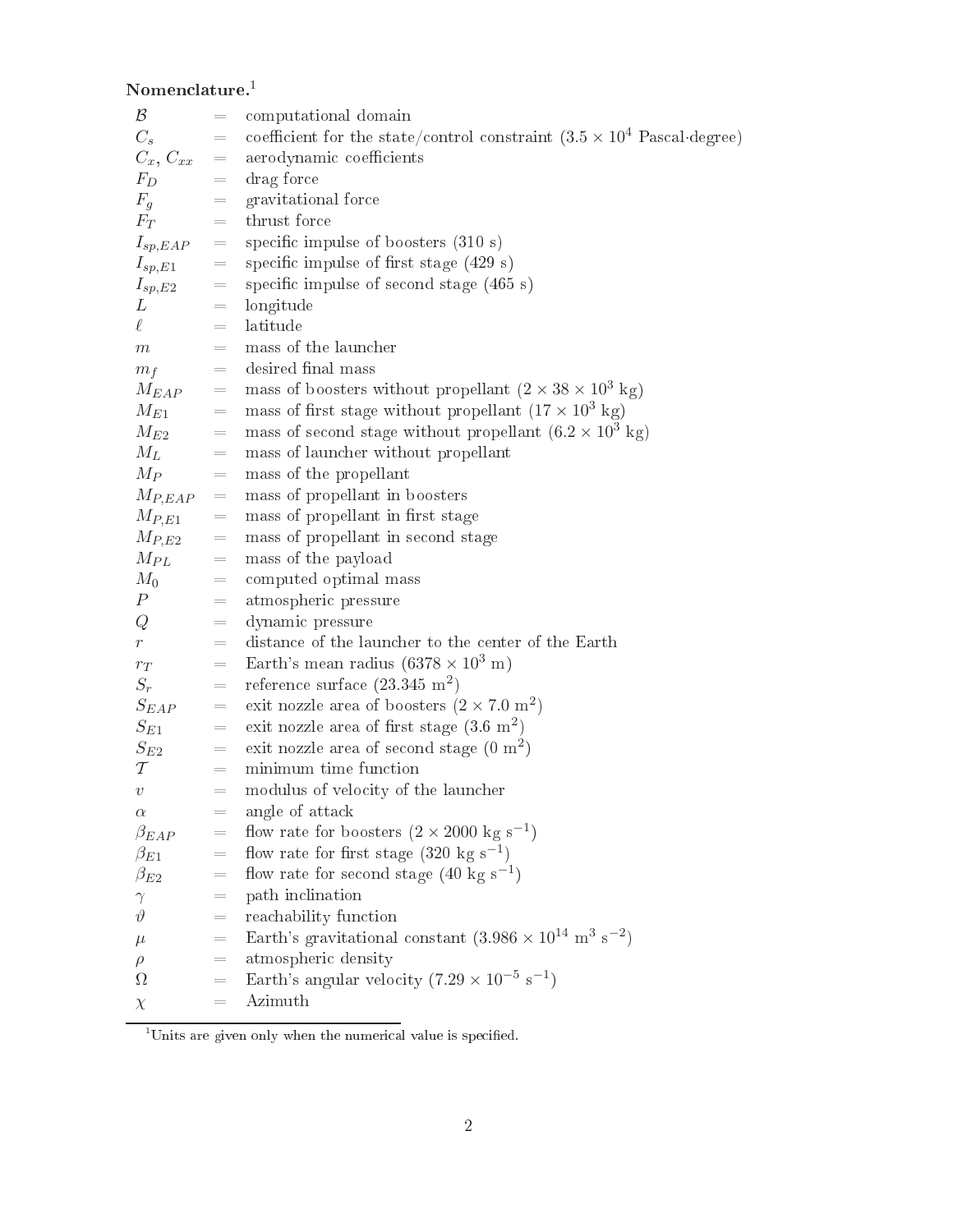# <sup>1</sup> Introdu
tion

This paper deals with the resolution of a climbing problem by the Hamilton-Jacobi-Bellman (HJB) approa
h.

Tra je
tory optimization for spa
e laun
hers is a lassi
al problem in optimal ontrol, see for instance [1, 2] and the references therein. The pioneering Goddard [3] problem is perhaps the simplest model. It consists in maximizing the final altitude of the rocket, for a vertical flight, with a given initial propellant allocation. In one dimension this model is described by three state variables: the altitude  $r$  of the launcher, its velocity  $v$  and its mass  $m$ . The system is submitted to the aerodynamic force (the drag  $\overrightarrow{F_D}$ ) and is controlled via the thrust force  $\overrightarrow{F_T}$ . Since this work, several studies were made on theoretical properties of the optimal trajectories  $[1, 4, 5]$  and numerical methods allowing to calculate these trajectories  $[1, 5, 6, 7]$  $8, 9, 10$ , and in particular  $[11, 12, 13, 14]$  for the ascent problem.

Several numerical methods have been developped for trajectory optimization of space launchers. The first class is based on a discretization of the control problem leading to the resolution of a nite dimensional nonlinear optimization problem. Spe
ial dis
retization and powerful solvers of nonlinear optimization are here needed to take into account the physical properties of the original problem, to handle properly the state onstraints, and in order to obtain an accurate solution. An other class of methods usually used for trajectory optimization is shooting algorithms. These methods aim to solve the first order necessary optimality conditions (Pontryagin Maximum Principle or PMP). In some situations, the optimality conditions can be reduced to a two-point boundary problem for the state and the co-state. Of course, a solution to the first order necessary optimality conditions may not be the optimal solution to the original problem. Then se
ond order optimality onditions (like Legendre-Clebs
h onditions) have to be used to check optimality. Moreover, it is often required to have a good knowledge of the global behavior of the solution before implementing shooting methods (existen
e of singular arcs, number of commutations and so on).

Both classes of methods mentioned above present several difficulties when the optimization problem is non-convex. Indeed in this case the above methods are not able to avoid local minima, especially for shooting methods that have the reputation to have a small convergence radius. The initialization of these methods an also be very hard.

In control theory, there is another approach called Hamilton-Jacobi-Bellman (HJB) and which is based on the Dynamic Programming Principle (DPP) studied by R. Bellman [15]. It leads to a characterization of the value function as a solution of an HJB equation which is a first order nonlinear Partial Differential Equation (PDE) in dimension d, where d is the number of variables involved in the problem. The HJB equation may be viewed as a differential form of the DPP, and appears to be well-posed in the framework of *viscosity solutions* introduced by Crandall and Lions  $[16, 17, 18]$ . These tools allow us to perform numerical analysis of the approximation s
hemes. The theoreti
al and numeri
al ontributions in this dire
tion do not cease growing, see the book of Bardi and Capuzzo-Dolcetta [19], and the Appendix A by Fal
one in the same referen
e.

An interesting by-produ
t of the HJB approa
h is the synthesis of the optimal ontrol in feedback form. Once the HJB equation is solved, for any starting point, the reconstruction of the optimal tra je
tory an be performed in real time. Also the method gives a global optimum and do not need any initialization procedure, see [20]. Another advantage of the HJB approach is that state or mixed state-control constraints can be taken into account. Of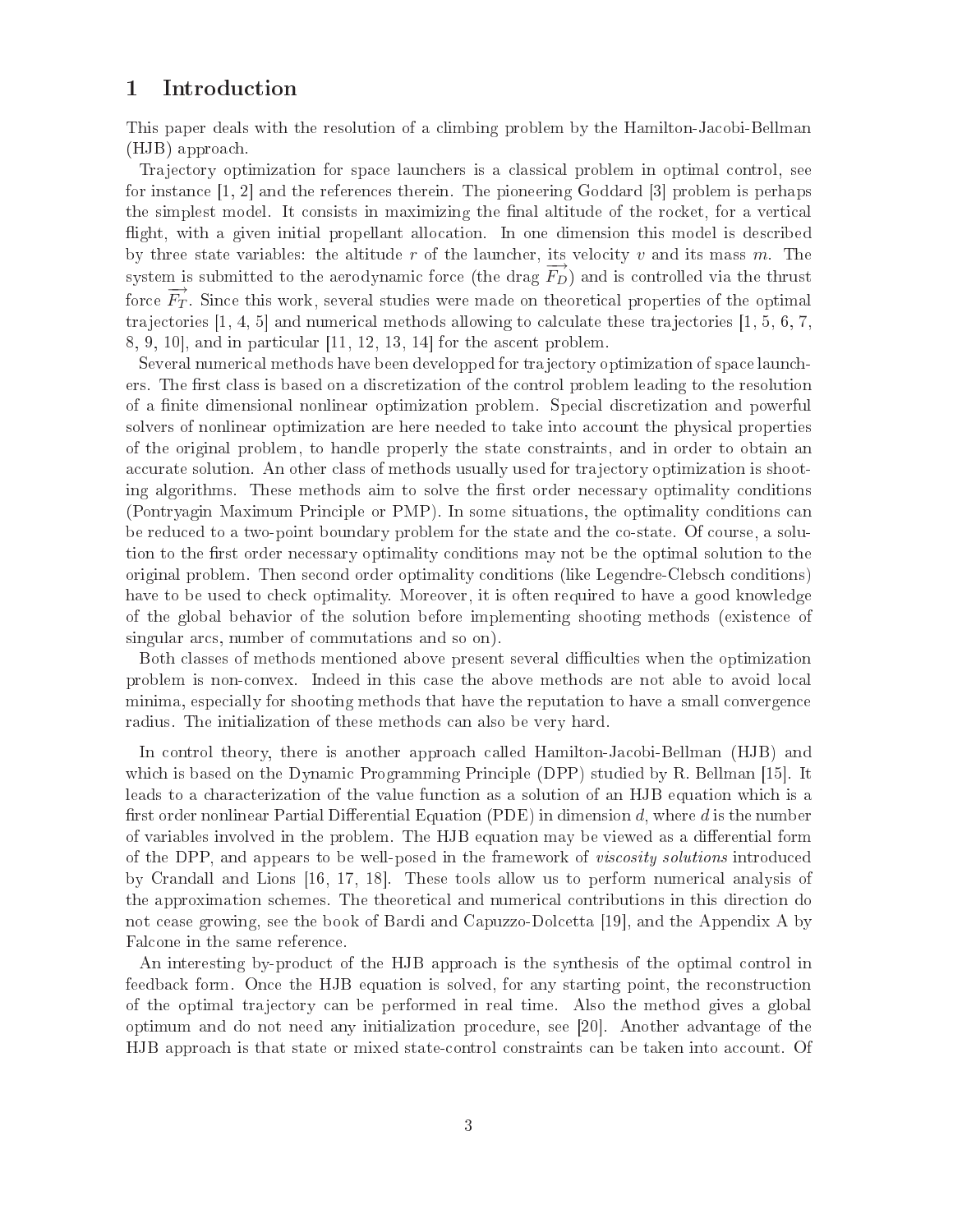course, we should be careful when handling viscosity solutions for the HJB equation associated with such problems, see  $[21, 22]$ .

Although the theoretical framework of the HJB approach is well known, this approach is also known to be difficult [23]. It is usually not used in practice because of the numerical complexity for discretizing the non-linear PDE when the dimension  $d$  of the state is large (classical finite difference methods are not very accurate and are CPU-time consuming). In many appli
ations, the omputation of the solution of the HJB equation is onsidered to be difficult to perform. For guidance purpose, an application of the HJB equation can be obtained around a reference trajectory [23]. But this approach connot be used for a general control problem where the optimal solution is not known.

In this work we aim to show that combining several new techniques for the HJB approach we can obtain efficient solutions to a fully nonlinear control problem.

More precisely, we investigate the potential of the HJB approach for the climbing problem in the ase of the European Ariane 5 laun
her developped by the Fren
h spa
e agen
y "Centre National d'Études Spatiales" (CNES). For a given payload (fixed final mass), we aim at steering the launcher to the Geostationary Transfert Orbit (GTO) with *minimal* propellant consumption under a dynamic pressure constraint.

We assume that the launcher trajectory evolves in a plane (equatorial plane) and its position is detected by the altitude  $r$  and longitude  $L$ , the velocity is defined by its modulus  $v$  and the flight path angle  $\gamma$ . The dynamics of these state variables depend on the mass m. The latitude and azimuth variables are supposed to be fixed. These assumptions lead to a simplified model involving only 4 state variables  $(r, v, \gamma, m)$ , the longitude L being deduced from the other variables (details are given in Section 2.2). The control variable is the angle for the direction of the thrust force. Our simplified model is in the same line as in  $[4]$ , it means that there is no out-of-plane steering optimization onsidered in the problem, and the approximated tra je
tory remains planar afterwards.

The payload beeing fixed, the mass is a deterministic function of  $t_f - t$  where  $t_f$  is the unknown optimal minimal time (see Section 2.3). The control problem is then formulated as a nonautonomous minimal time problem:

$$
(\mathcal{P}_x) \quad \begin{cases} \mathcal{T}(x) := \text{minimize } t_f, \\ \text{with } \begin{cases} \dot{y}_x(t) = f(t_f - t, y_x(t), \alpha(t)), \ t \in [0, t_f], \\ y_x(0) = x, \\ \qquad t_f \ge 0, \quad \alpha(t) \in \mathcal{A} \quad \text{for a.e. } t \in [0, t_f], \\ y_x(t_f) \in \mathcal{C}, \quad \Psi(y_x(t), \alpha(t)) \le 0 \quad \text{for a.e. } t \in [0, t_f], \end{cases} \end{cases}
$$

where  $y=(r,v,\gamma)$  belongs to  $\mathbb{R}^3$ ,  $\mathcal{A}\subset\mathbb{R}^m$  is the set of admissible control values,  $f:\mathbb{R}_+\times\mathbb{R}^d\times\mathbb{R}^d$  $\mathcal{A}\to\mathbb{R}^d$  is the dynamics,  $\mathcal{C}\subset\mathbb{R}^d$  is the target and  $\Psi:\mathbb{R}^d\times\mathcal{A}\to\mathbb{R}$  is the mixed state/control constraint function. In order to compute  $\mathcal{T}(x)$ , we first consider the "reachability function  $\vartheta(t,x)$ " which takes a value of 0 if there exists a trajectory that can reach the target C at time t and from starting point x, otherwise takes a value of 1. It is shown in [24] that  $\vartheta$  is a lower semi continuous (l.s.c.) function, and that it is the unique l.s.c. *viscosity solution* of the following HJB equation

$$
\begin{cases} \n\vartheta_t(t,x) + \max_{\alpha \in \mathcal{A}, \Psi(x,\alpha) \le 0} \{-f(t,x,\alpha) \cdot \nabla_x \vartheta(t,x)\} = 0 & t > 0, \ x \in \mathbb{R}^3 \\ \n\vartheta(0,x) = \Phi(x) & x \in \mathbb{R}^3 \n\end{cases} \tag{1}
$$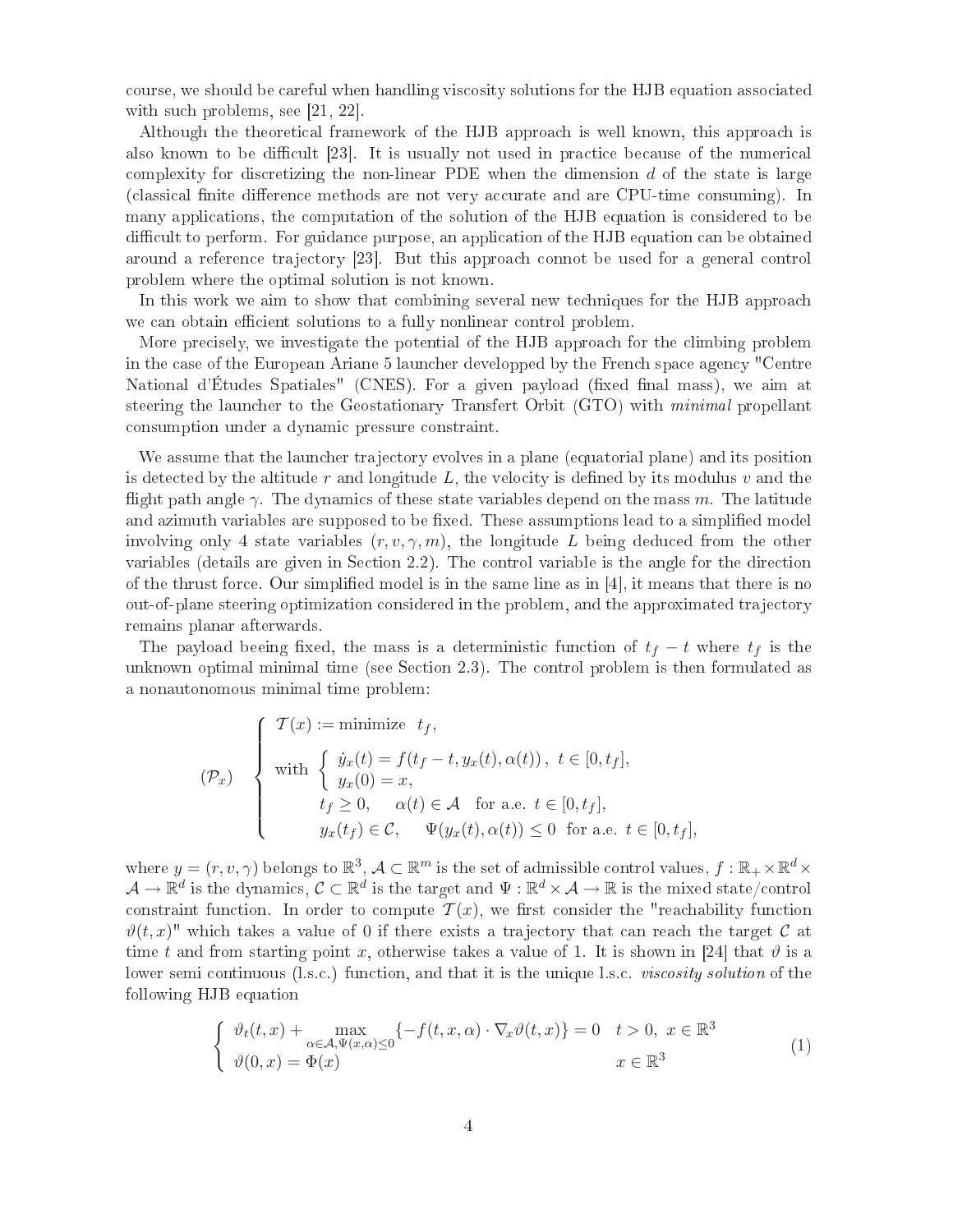where  $\vartheta_t$  represents the *time derivative*, and  $\nabla_x \vartheta$  denotes the gradient with respect to the variable x (the time derivative and the gradient are taken in a general sense). Moreover,  $\mathcal{T}(x)$ can be recovered from  $\vartheta(t, x)$  (see Proposition 3.1).

The omplexity of a limbing mission (separation of stages, strong variations of the state variables) makes this HJB equation a long-time evolutive PDE where different scales are involved.

However, in our approach, the reachability function  $\vartheta$  takes only values 0 and 1 and its computation corresponds to the determination of the front  $\Gamma_t$  that encloses the backward reachable set  $\Omega_t := \{x, \vartheta(t,x) = 0\}$ , and which requires only local calculations around  $\Gamma_t$ . For this aim, we discretize (1) by the Ultra Bee scheme which has the nice property to compute the front with a good accuracy without numerical diffusion (see [25, 26], see also [27, 28] for convergence results). Following [20], the Ultra Bee scheme is implemented on a sparse data structure in which the values of  $\vartheta$  are stored. This leads to an algorithm where the CPU time grows as  $O(N)$  where N is the number of nodes around the front.

They are several advantages of the present HJB approach. Mainly, it does not necessitate any new initialization procedure. Moreover, our algorithm is not specific to the Ariane 5 launcher. It could be used for more complex launcher missions with state constraints. Let us stress again that the HJB approa
h gives robust feedba
k ontrol laws. This is illustrated in the numeri
al se
tion where on
e the value fun
tion is omputed a feedba
k ontrol an be obtained even for perturbed data. On several numeri
al examples, we show the relevan
e of our approa
h, and in parti
ular we obtain good results even on a relatively oarse mesh. Here the use of an anti-diffusive scheme plays a key role.

The paper is organized as follows. Section 2 is devoted to the presentation of the physical model and the related optimal control problem. In Section 3, we give some results on the Hamilton-Jacobi-Bellman approach in a general mathematical framework. Numerical results are given in Se
tion 4.

# <sup>2</sup> Problem statement

## 2.1 Physi
al model

In order to model the problem, we first define a suitable frame to describe the state variables. Let O denote the center of the Earth,  $e_K$  be the North-South rotation axis of the Earth, and  $\Omega$  be the angular velocity oriented along  $e_K$ . We denote by  $\mathcal{R} := (e_I, e_J, e_K)$  a quasi-inertial frame centered at O, rotating around  $e_K$  with angular speed  $\Omega$ , and  $e_I$  is chosen to intersect the Greenwi
h meridian.

Let  $r_T$  denote the Earth's mean radius and G the mass center of the vehicle. The spherical coordinates of G are  $(r, L, \ell)$ , where r is the distance to O, L is the longitude and  $\ell$  is the latitude. The moving frame  $\mathcal{R}_1 = (e_r, e_L, e_{\ell})$  is centered at G and defined such that  $e_r$  is the local vertical direction and  $(e_L, e_{\ell})$  is the local horizontal plane with  $e_{\ell}$  lies in the plane  $(e_r, e_K)$  and pointing to the North (i.e.,  $e_{\ell} \cdot e_K > 0$ ), see Figure 1.

Let  $X: t \longmapsto (x(t), y(t), z(t))$  be the trajectory of G in the quasi-inertial frame  $(e_I, e_J, e_K)$ and let  $\vec{v} := \dot{x}e_I + \dot{y}e_J + \dot{z}e_K$  be the relative velocity. We parametrize  $\vec{v}$  by its modulus v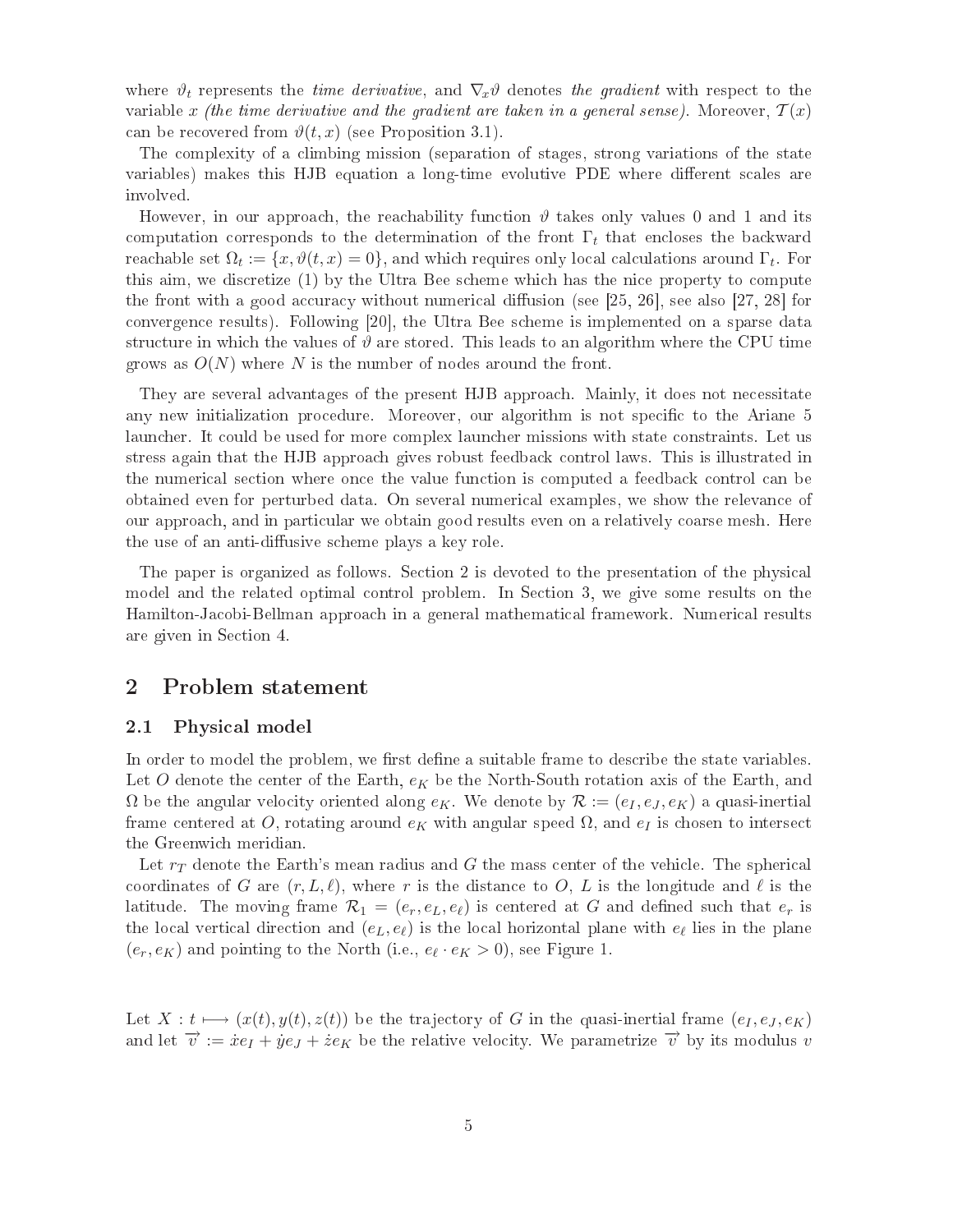

Figure 1: setting of the frame

and two angles: the path inclination (or flight angle)  $\gamma$  which is the angle between  $e_r$  and  $\vec{v}$ ; the azimuth  $\chi$  which is the angle between  $e_L$  and the projection of  $\vec{v}$  on  $(e_L, e_{\ell})$ , see Figure 1.

In addition to the frames R and  $\mathcal{R}_1$ , we also introduce the orthonormal frame  $\mathcal{R}_2 = (i, j, k)$ defined such that i has the same direction as the velocity  $\vec{v}$  (i.e.,  $i = \frac{\vec{v}}{v}$  $\frac{v}{v}$ , *j* is the unitary vector in the plane  $(i, e_r)$  perpendicular to i and satisfying  $j \cdot e_r > 0$  and  $k = i \wedge j$ . This new frame  $\mathcal{R}_2$  will be very useful to describe the evolution of the mass center G. From now on. the system is represented in the coordinates  $(r, L, \ell, v, \gamma, \chi)$ .

During its motion the engine is submitted to:

• Gravitational force:  $\overrightarrow{F}_g = m \overrightarrow{g}$ , where m is the mass of the vehicle and  $\overrightarrow{g} = -g(r)e_r =$  $-g(r)(\cos \gamma i + \sin \gamma j)$  is the gravitational field. The term  $g(r)$  is given by

$$
g(r):=\frac{\mu}{r^2},
$$

where  $\mu$  is Earth's gravitational constant (we neglect the  $J_2$  correction term, and others high order term in the harmonic expansion of the gravitational field).

• Drag force:  $\overrightarrow{F}_D = -F_D(r, v, \alpha)i$  opposite to the velocity  $\overrightarrow{v}$ . In this paper, we consider that  $F_D$  is given by

$$
F_D(r, v, \alpha) = S_r Q(r, v) (C_x(r, v) + C_{xx}|\alpha|)
$$

where  $\alpha$  is the angle of attack which is the angle between the velocity  $\vec{v}$  and the axis of the launcher (in the plane  $(e_r, i)$ ) and  $Q(r, v)$  is the dynamic pressure defined by  $Q(r, v) = 0.5 \rho(r) v^2$ , with  $\rho(r)$  the atmospheric density,  $S_r$  is the reference surface,  $C_x$ and  $C_{xx}$  are aerodynamic coefficients. In the sequel the angle  $\alpha$  will be considered as a ontrol variable.

- Thrust force:  $\overrightarrow{F}_T = F_T(r)(\cos \alpha i + \sin \alpha j)$ , with  $F_T(r) = \beta g_0 I_{sp} SP(r)$  with  $g_0 = 9.81$ ms<sup>-2</sup>, where  $P(r)$  is the atmospheric pressure, and  $\beta$  (flow rate),  $I_{sp}$  (specific impulse) and S (surfa
e) depend on the stage.
- Coriolis force  $2m\overrightarrow{\Omega} \wedge \overrightarrow{v}$  and centripetal force  $m\overrightarrow{\Omega} \wedge (\overrightarrow{\Omega} \wedge \overrightarrow{OG})$ , where  $\overrightarrow{\Omega}$  is the Earth's angular velocity. We add these two forces because we are not in an inertial reference frame.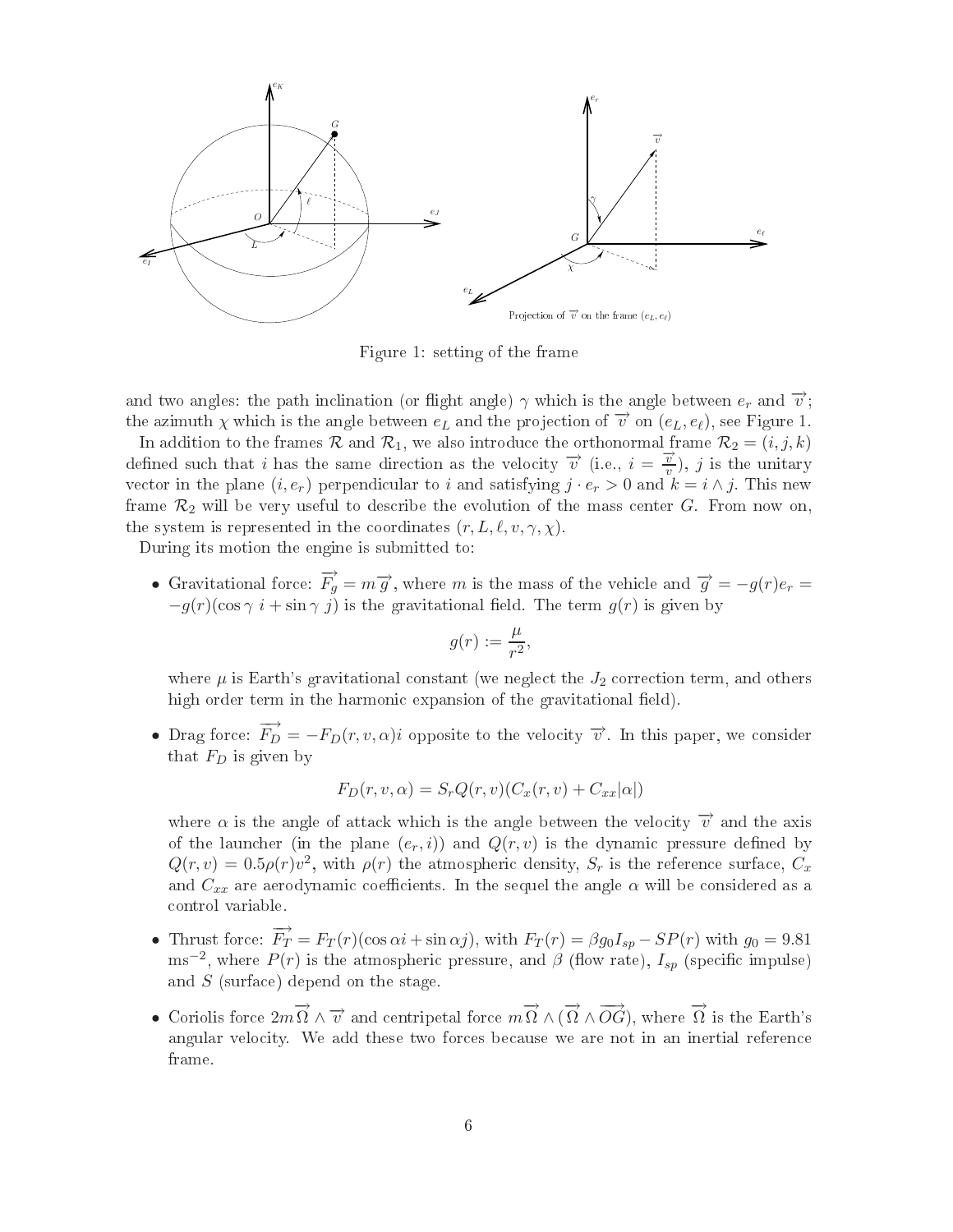Taking into account all these forces, and using Newton's laws of motion, we get:

$$
m\frac{d\overrightarrow{v}}{dt} = \overrightarrow{F}_g + \overrightarrow{F}_D + \overrightarrow{F}_T - 2m\overrightarrow{\Omega} \wedge \overrightarrow{v} - m\overrightarrow{\Omega} \wedge (\overrightarrow{\Omega} \wedge \overrightarrow{OG}).
$$
 (2)

In the frame  $(i, j, k)$ , the physical law (2) yields to:

$$
\frac{dr}{dt} = v \cos \gamma
$$
\n
$$
dv \qquad F_D(r, v) \qquad F_T(r, v, a) \qquad (3a)
$$

$$
\frac{dv}{dt} = -g(r)\cos\gamma - \frac{F_D(r, v)}{m} + \frac{F_T(r, v, a)}{m}\cos\alpha + \Omega^2 r \cos\ell(\cos\gamma\cos\ell - \sin\gamma\sin\ell\sin\chi)
$$
(3b)

$$
\frac{d\gamma}{dt} = \sin\gamma \left(\frac{g(r)}{v} - \frac{v}{r}\right) - \frac{F_T(r, v, a)}{vm} \sin\alpha \n-2\Omega \cos\ell \cos\chi - \Omega^2 \frac{r}{v} \cos\ell(\sin\gamma \cos\ell - \cos\gamma \sin\ell \sin\chi)
$$
\n(3c)

$$
\frac{dL}{dt} = \frac{v \sin \gamma \cos \chi}{r \cos \ell} \tag{3d}
$$

$$
\frac{d\ell}{dt} = \frac{v}{r} \sin \gamma \sin \chi \tag{3e}
$$

$$
\frac{d\chi}{dt} = -\frac{v}{r}\sin\gamma\tan\ell\cos\chi - 2\Omega(\sin\ell - \cot\eta\cos\ell\sin\chi) + \Omega^2\frac{r}{v}\frac{\sin\ell\cos\ell\cos\chi}{\sin\gamma} \tag{3f}
$$

For a multi-stage heavy launcher (such as Ariane 5), the mass  $m(t)$  is given by the sum of the three quantities: payload's mass  $M_{PL}$ , launcher's mass  $M_L$  and propellant's mass  $M_P$ . Note that  $M_L(t)$  depends on the flight phase as detailed in Table 1. The propellant mass  $M_P$  is split into tree parts of consuming fuel:  $M_{P, EAP}$  for the boosters,  $M_{P, E1}$  for the first stage, and  $M_{P,E2}$  for the last stage:

$$
m(t) = M_{PL} + M_L(t) + M_{P, EAP}(t) + M_{P, E1}(t) + M_{P, E2}(t)
$$
\n(4a)

The propellant is progressively onsumed and indu
es a variation of the mass of the engine. This variation depends on the flight phase:

- Phase 0: vertical take of (about 10 seconds). During this phase both boosters and the first stage are ignited. The launcher is completely vertical  $(\gamma \equiv 0)$  and there is nothing to control ( $\alpha \equiv 0$ ). This phase will be not taken into account in our model.
- Phase 1: still during this phase both boosters and the first stage are ignited. It lasts until the boosters separation.
- Phase 2: propulsion is assured only by first stage. This phase lasts until the first stage separation.
- Phase 3: final phase, until the final time, where only the second stage is ignited.

The evolution of the mass can be summarized as follows where  $\beta_{EAP}$ ,  $\beta_{E1}$  and  $\beta_{E2}$  are mass flow rates for the boosters, the first and the second stage respectively, and  $M_{EAP}$ ,  $M_{E1}$  and  $M_{E2}$  are the mass of the boosters, first and second stages.

Our aim is to minimize the fuel onsumption by steering the vehi
le from a given initial position on the Earth to a specified orbit (for instance GTO orbit). The payload and the launcher's mass are supposed to be fixed.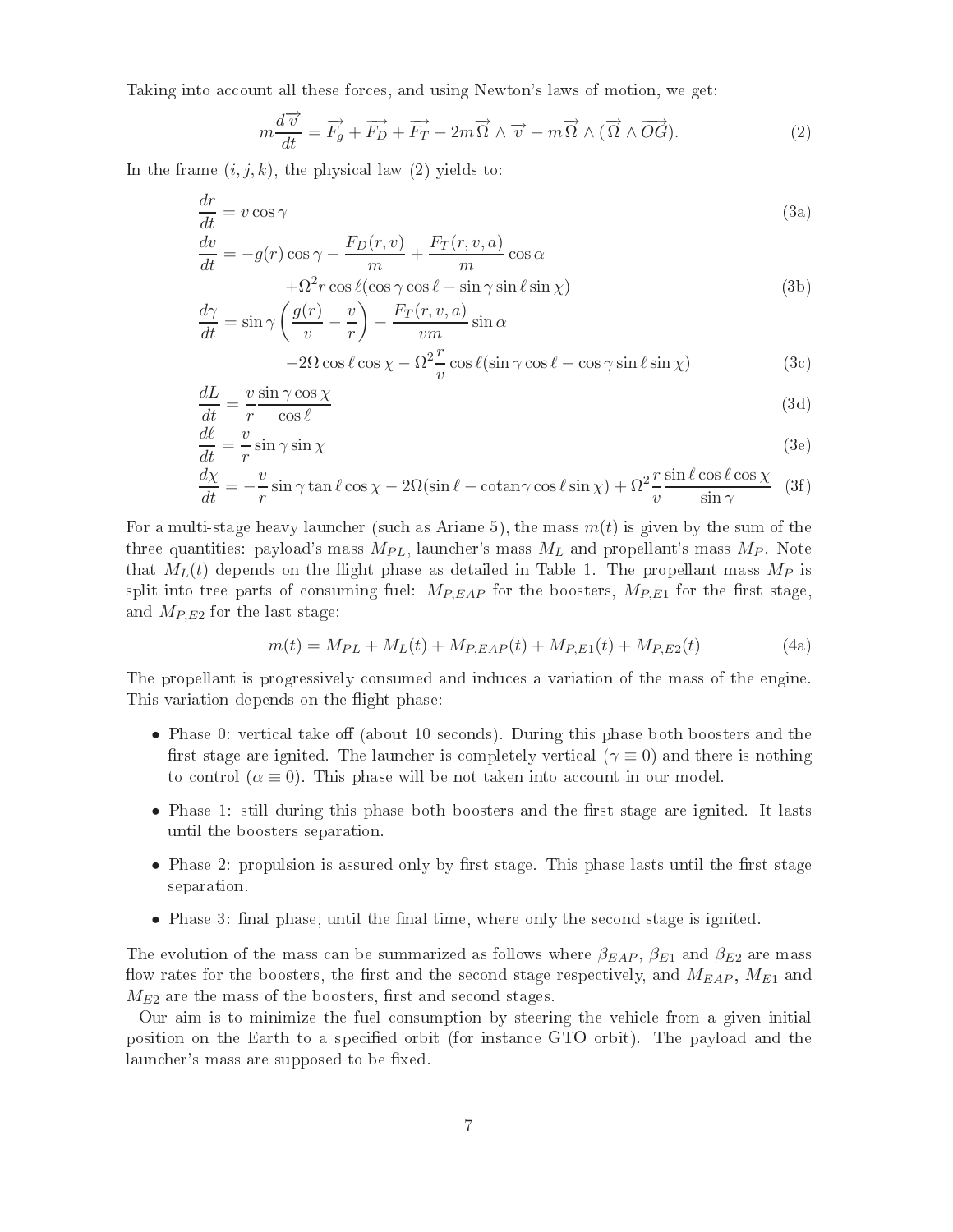Table 1: Evolution of the masses

| Phase $0 \& 1$                                                                                 | Phase 2                                                                       | Phase 3                                                                       |           |
|------------------------------------------------------------------------------------------------|-------------------------------------------------------------------------------|-------------------------------------------------------------------------------|-----------|
| $M_{P, EAP}(t) = -\beta_{EAP}$<br>$\dot{M}_{P,E1}(t) = -\beta_{E1}$<br>$\dot{M}_{P,E2}(t) = 0$ | $M_{P, EAP}(t) = 0$<br>$M_{P,E1}(t) = -\beta_{E1}$<br>$\dot{M}_{P,E2}(t) = 0$ | $M_{P, EAP}(t) = 0$<br>$M_{P,E1}(t) = 0$<br>$\dot{M}_{P,E2}(t) = -\beta_{E2}$ | $^{(4b)}$ |
| $M_L(t) = M_{EAP} + M_{E1} + M_{E2}$   $M_L(t) = M_{E1} + M_{E2}$   $M_L(t) = M_{E2}$          |                                                                               |                                                                               |           |

## 2.2 A simplified model

We assume here that the plane of motion is the equatorial plane  $(\ell \equiv 0 \text{ and } e_{\ell} \equiv e_K)$ , and the drag and thrust forces are contained in this plane  $(\chi \equiv 0)$ . Furthermore, since we are aiming to minimize the fuel consumption, the evolution of  $(r, v, \gamma, m)$  does not depend on the longitude  $L$ , and the target does not make any constraint on  $L$ , the equation (3d) can be dropped out. Therefore, a simplied (nevertheless realisti
) model is given by (4) and

$$
\frac{dr}{dt} = v \cos \gamma \tag{5a}
$$

$$
\frac{dv}{dt} = -g(r)\cos\gamma - \frac{F_D(r, v)}{m(t)} + \frac{F_T(r, v)}{m(t)}\cos\alpha + \Omega^2 r \cos\gamma
$$
\n(5b)

$$
\frac{d\gamma}{dt} = \sin\gamma \left(\frac{g(r)}{v} - \frac{v}{r}\right) - \frac{F_T(r, v)}{v m(t)} \sin\alpha - \Omega^2 \frac{r}{v} \sin\gamma - 2\Omega
$$
\n(5c)

The simplification considered here and leading to (5) is coherent with the real case of launching from a nearly equatorial base to a geostationary transfer orbit.

 ${\bf Remark~2.1}$  Although the longitude  $L$  is important to localize the launcher, it should not be considered as a state variable since it can be obtained from the variables  $r, v, \gamma$ , by a simple integration of the differential equation

$$
\frac{dL}{dt} = \frac{v}{r}\sin\gamma.
$$

#### 2.3 Optimal ontrol problem

The problem is to steer the vehicle from an initial position  $(r_0, v_0, \gamma_0)$  to a target C, which is a terminal manifold representing the GTO orbit. The initial conditions are chosen according to CNES's data. For the climbing problem it is natural to consider a mixed state/control onstraint of the form

$$
Q(r,v)|\alpha| \le C_s,\tag{6}
$$

where  $C_s$  is a constant. The constraint (6) links the incidence angle and the dynamic pressure. The l.h.s term in  $(6)$  represents the first term of the transverse load on the launcher. The laun
her design minimizes the mass stru
ture, and is strong along the longitudinal axis but not along the transverse axes. For this reason, onstraint (6) should be onsidered along the optimal tra je
tory.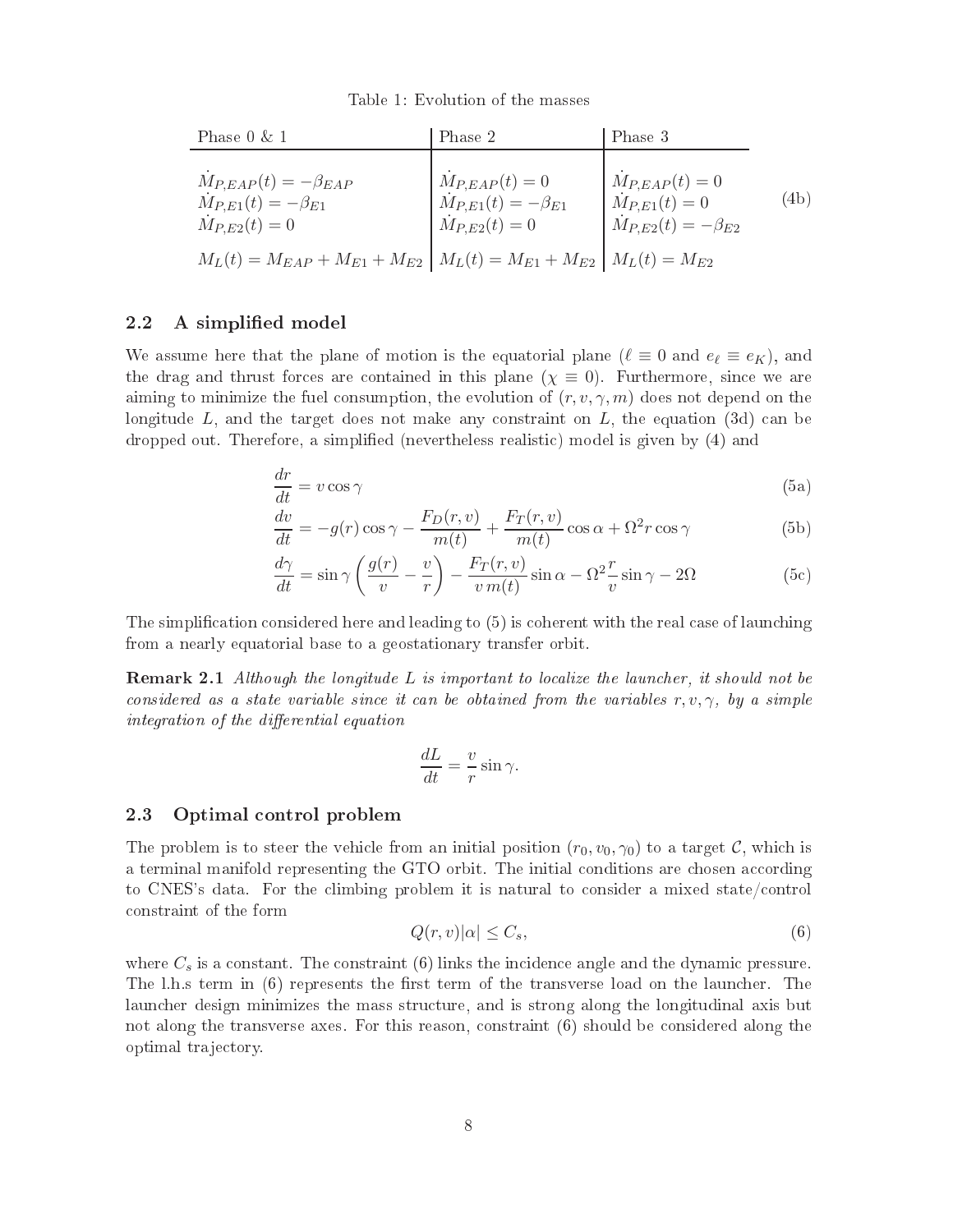We assume that the launcher is always at full thrust, therefore, minimizing the fuel consumption orresponds minimizing time. This allows us to set the problem in the framework of minimum time problems

$$
\begin{cases}\n\text{Minimize } t_f \\
(r, v, \gamma, m, \alpha) \text{ satisfies } (4) - (5) \\
r(0) = r_0, \ v(0) = v_0, \ \gamma(0) = \gamma_0, \\
\alpha(t) \in [\alpha_{min}, \alpha_{max}] \quad \text{for a.e. } t \in [0, t_f], \\
(r(t_f), v(t_f), \gamma(t_f)) \in \mathcal{C}, \quad m(t_f) = M_{PL} + M_{E2} \\
Q(r, v) |\alpha| \le C_s \quad \text{for a.e. } t \in [0, t_f].\n\end{cases} (7)
$$

Remark 2.2 We point out that the aim of the above problem is not to maximize the payload at the target but rather to give the minimal fuel's quantity to take a given payload on the target.

Now, we come back to the evolution of the mass. As we said at the end of Section 2.1, the "maximal capacities" of the boosters as well as the stages are supposed to be fixed. This does not mean that we fix the quantity of the fuel, but only the shape of the launcher and the apa
ities of ea
h part.

The evolution of the mass does not depend on the other state variables. The final payload being fixed, the mass depends only on the final time of the trajectory. Indeed, if the final time  $t_f$  is known, the mass could be obtained by a simple backward integration of (4) with the final condition  $m(t_f) = M_{PL} + M_{E2}$ . Then we would obtain:

$$
m(t) = \begin{cases} M_{PL} + M_{E2} + \beta_{E2}(t_f - t) & \text{in } (t_f - t_3, t_f) \\ M_{PL} + M_{E2} + \beta_{E2}t_3 + M_{E1} + \beta_{E1}(t_f - t_3 - t) & \text{in } (t_f - t_3 - t_2, t_f - t_3) \\ M_{PL} + M_{E2} + \beta_{E2}t_3 + M_{E1} + \beta_{E1}t_2 & \text{in } (0, t_f - t_3 - t_2) \\ + M_{EAP} + (\beta_{EAP} + \beta_{E1})(t_f - t_3 - t_2 - t) & \text{in } (0, t_f - t_3 - t_2) \end{cases}
$$
(8)

where  $t_3$  is the duration of the third phase and  $t_2$  that of the second. Note that in correspondence of each change of phase an empty reservoir is abandoned causing a discontinuity in the total mass. We define the function  $\tilde{m}$  as the function such that  $m(t) = \tilde{m}(t_f - t)$ . With this new function, the control problem  $(\mathcal{P})$  can be rewritten in the following form:

$$
\begin{cases}\n\text{Minimize } t_f \\
\frac{dr}{dt} = v \cos \gamma \\
\frac{dv}{dt} = -g(r) \cos \gamma - \frac{F_D(r, v)}{\tilde{m}(t_f - t)} + \frac{F_T(r, v)}{v\tilde{m}(t_f - t)} \cos \alpha + \Omega^2 r \cos \gamma \\
\frac{d\gamma}{dt} = \sin \gamma \left(\frac{g(r)}{v} - \frac{v}{r}\right) - \frac{F_T(r, v)}{v\tilde{m}(t_f - t)} \sin \alpha - \Omega^2 \frac{r}{v} \sin \gamma - 2\Omega \\
r(0) = r_0, \quad v(0) = v_0, \quad \gamma(0) = \gamma_0, \\
\alpha(t) \in [\alpha_{min}, \alpha_{max}] \quad \text{for a.e. } t \in [0, t_f], \\
(r(t_f), v(t_f), \gamma(t_f)) \in \mathcal{C}, \quad \tilde{m}(0) = M_{PL} + M_{E2} \\
Q(r, v) |\alpha| \le C_s \quad \text{for a.e. } t \in [0, t_f],\n\end{cases}
$$

In this equivalent formulation, the mass does not appear as a state variable but it is explicitly given in function of the final time (which is unknown). This allows us to drop one dimension, greatly speeding up the omputation. Note that this is possible be
ause the equation for the mass does not involve the control  $\alpha$  and its dynamics does not depend on the other variables.

**Remark 2.3** The problem  $(\mathcal{P}')$  is a minimal time problem for a non-autonomous system. Moreover, the dynamics depends on the final time. In the following section, we recall how we an deal with su
h a problem by using the HJB approa
h.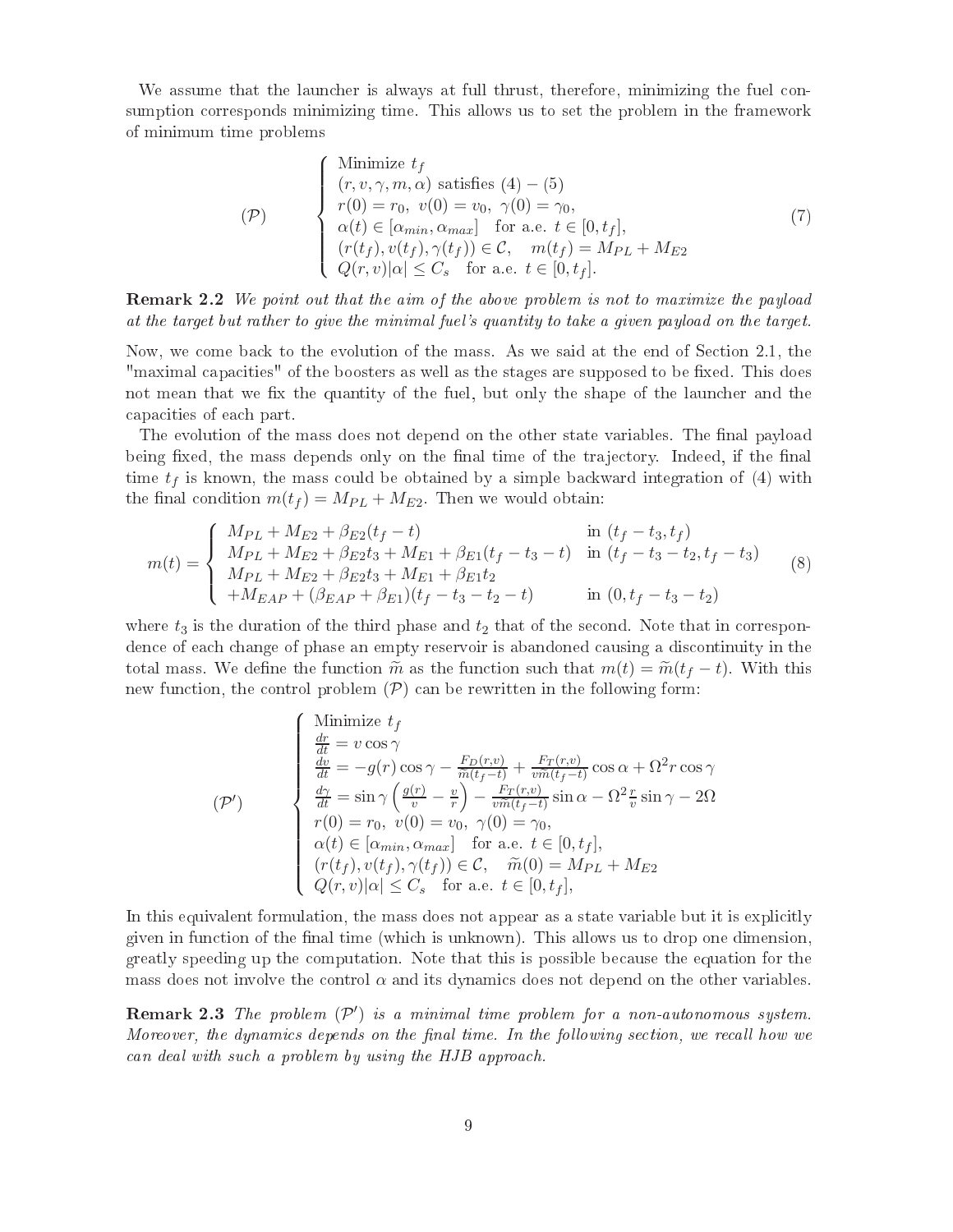## <sup>3</sup> Hamilton-Ja
obi-Bellman approa
h

## 3.1 General framework

The problem  $(\mathcal{P}')$  enters into a general setting of time optimal control problems of the form:

$$
(\mathcal{P}_x) \quad \begin{cases} \mathcal{T}(x) := \text{minimize } t_f, \\ \text{with } \begin{cases} \dot{y}_x(t) = f(t_f - t, y_x(t), \alpha(t)), \ t \in [0, t_f], \\ y_x(0) = x, \\ \quad t_f \ge 0, \quad \alpha(t) \in \mathcal{A} \quad \text{for a.e. } t \in [0, t_f], \\ y_x(t_f) \in \mathcal{C}, \quad \Psi(y_x(t), \alpha(t)) \le 0 \quad \text{for a.e. } t \in [0, t_f], \end{cases} \end{cases}
$$

where the initial position x belongs to  $\mathbb{R}^d$  (with  $d\geq 1$ ),  $\mathcal{A}\subset\mathbb{R}^m$  is the set of admissible control values,  $f: \mathbb{R}_+ \times \mathbb{R}^d \times \mathcal{A} \to \mathbb{R}^d$  is the dynamics,  $\mathcal{C} \subset \mathbb{R}^d$  is the target and  $\Psi: \mathbb{R}^d \times \mathcal{A} \to \mathbb{R}$ is the mixed state/control constraint function. The function  $\mathcal T$  represents the minimal time function which associates to each  $x \in \mathbb{R}^d$  the minimal time  $t_f$  needed to reach the target with an admissible trajectory obeying the state/control constraint. Because the final time appears in the dynami
s, the above setting of the ontrol problem is not usual.

Let us recall some theoretical results concerning the HJB approach for problem  $(\mathcal{P}_x)$ . In this section, we assume that f and  $\Psi$  satisfy some classical assumptions:

(A1) f is a continuous function, and for every  $(t, x) \in \mathbb{R}_+ \times \mathbb{R}^d$  the set  $f(t, x, \mathcal{A})$  is closed and convex. There exists  $c_0 \geq 0$  s.t.  $\sup_{a \in A} |f(t, \xi, a)| \leq c_0(1 + |\xi|)$ . Moreover, for every  $R > 0$ , there exists  $L_R > 0$ , such that

$$
\forall t \in \mathbb{R}_+, \ \forall \xi, z \in B(0, R), \ \sup_{a \in \mathcal{A}} |f(t, \xi, a) - f(t, z, a)| \leq L_R |\xi - z|.
$$

(A2)  $\Psi$  is a continuous function and for every  $x \in \mathbb{R}^d$  the set  $\{\Psi(x, a) \mid a \in \mathcal{A}$ , and  $\Psi(x, a) \leq \Psi(x, a)$ 0} is losed, onvex, and nonempty.

Time optimal ontrol problems for autonomous dynami
s have been studied in several publications. It is known that in this context the minimum time function satisfies the dynamic programming principle (DPP) and is characterized by a steady HJB equation [19]. Bokanowski et. al. prove in  $[24]$  that the minimum time function for the nonautonomous case does not satisfy the DPP and cannot be characterized by an HJB equation. However, still according to [24], function  $\mathcal T$  is linked to the determination of "backward reachable sets" of the controlled system. More precisely, define a "reachability function"  $\vartheta(t,x)$  that takes value 0 if there exists an admissible trajectory  $y_x$  which reaches the target C before time t and starting from x, otherwise takes the value 1, i.e.

$$
\begin{cases}\n\vartheta(t,x) := \text{minimize } \Phi(y_x(t)), \\
\text{with: } \begin{cases}\n\dot{y}_x(s) = f(t-s, y_x(s), \alpha(s)) \text{ a.e. } s \in [0, t], \\
y_x(0) = x, \end{cases} \\
\alpha(s) \in \mathcal{A} \text{ for a.e. } s \in [0, t], \\
\Psi(y_x(s), \alpha(s)) \le 0 \text{ for a.e. } s \in [0, t],\n\end{cases}
$$
\n(9)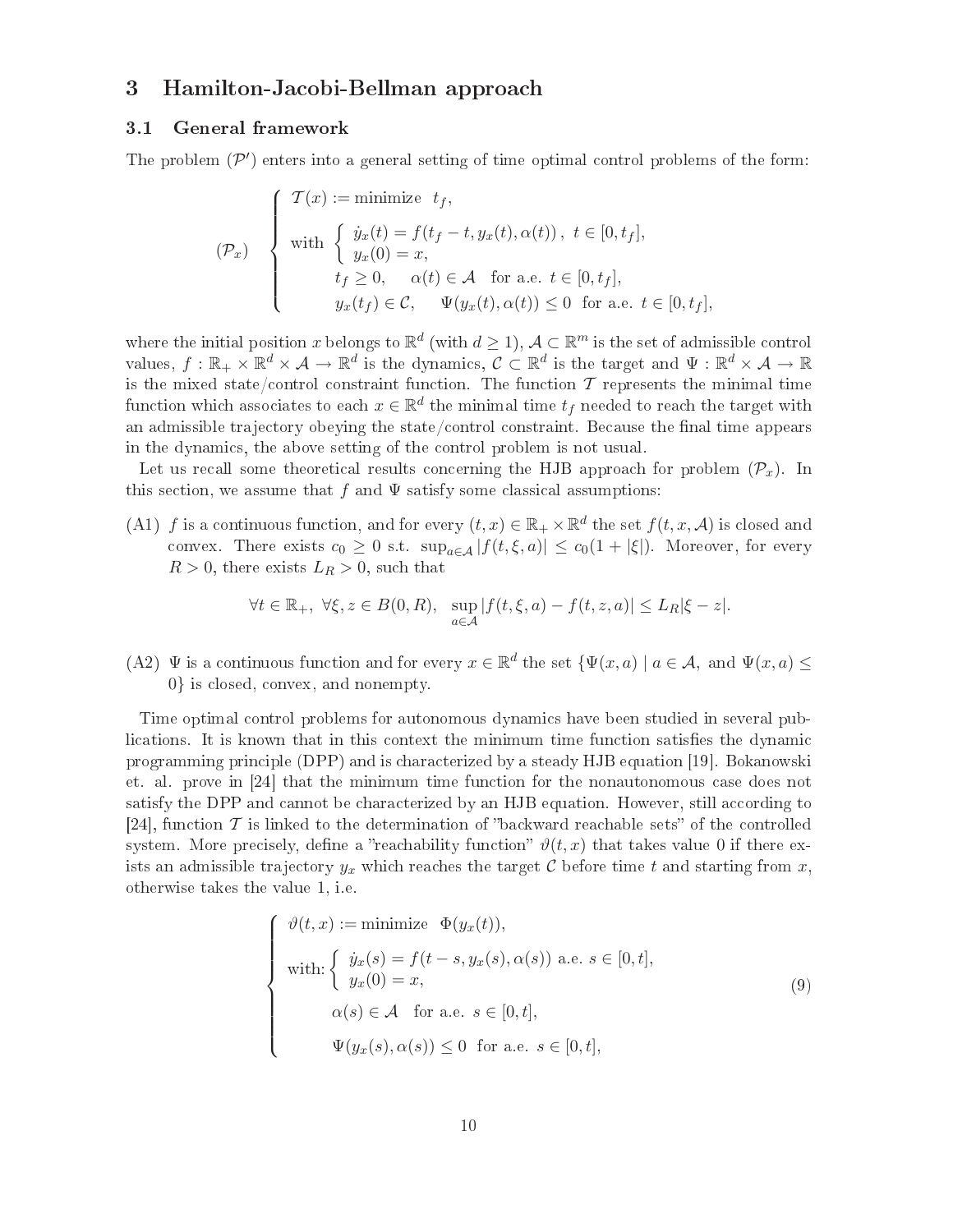where  $\Phi$  is given by

$$
\Phi(y) = \begin{cases} 0 & \text{if } y \in \mathcal{C} \\ 1 & \text{otherwise.} \end{cases}
$$

For every  $t \geq 0$ , the set  $\Omega_t := \{x \in \mathbb{R}^d \mid \vartheta(t,x) = 0\}$  is called the "backward reachable set", or also "capture basin", at time t. It corresponds to the whole set of starting points x from which there exists an admissible trajectory reaching the target before time  $t$ . The interest for introducing the reachability function  $\vartheta$  lies in the fact that this new function satisfies the DPP and we have:

**Proposition 3.1** For every  $x \in \mathbb{R}^d$ , we have:

$$
\mathcal{T}(x) = \min\{t \ge 0, \ \vartheta(t, x) = 0\},\
$$

with the convention that  $\mathcal{T}(x) = +\infty$  whenever  $\{t \geq 0, \ \vartheta(t,x) = 0\} = \emptyset$ .

We prove in [24] that under assumption (A1)-(A2), the function  $\vartheta$ , defined in (9), is the unique lower semiontinuous (l.s.
.) solution of the Hamilton-Ja
obi-Bellman equation (in the vis
osity sense)

$$
\begin{cases} \n\vartheta_t(t,x) + \max_{\alpha \in \mathcal{A}, \Psi(x,\alpha) \le 0} \{-f(t,x,\alpha) \cdot \nabla_x \vartheta(t,x)\} = 0 & t > 0, \ x \in \mathbb{R}^d \\ \n\vartheta(0,x) = \Phi(x) & x \in \mathbb{R}^d \n\end{cases} \tag{10}
$$

where  $\vartheta_t$  represents the *time derivative*, and  $\nabla_x \vartheta$  denotes the gradient with respect to the variable  $x$  (the time derivative and the gradient are taken in a general sense).

The HJB equation is well known to have complex behavior. Even in the case of smooth initial data the solution can become non differentiable in finite time. In quest of unique solutions, Crandall and Lions [16] introduced the notion of a viscosity solution, which has been extended to the more general case of a l.s.c. initial function  $\Phi$ , and under more general assumptions on the dynamics f. The notion of a viscosity solution appears to be the right definition for the solution of the HJB equation since it allows us to deal with non differentiable functions.

Now, to obtain the minimum time function T, we first compute the value function  $\vartheta$  by solving the HJB equation (10). Let us point out that function  $\vartheta$  takes only values 0 and 1 and its computation corresponds to the determination of the front  $\Gamma_t$  that encloses the backward reachable set  $\Omega_t$ , which requires only local calculations around the front. To do this, we use the combination of two ingredients. The first one is the discretization of  $(10)$  by the Ultra Bee scheme which has the nice property of computing the front with good accuracy without diffusion (see  $[25, 26]$ ). The second one (as important as the first one) is an efficient data structure in which the values of  $\vartheta$  are stored. Following [20], we choose the *Sparse semi*dynamic data structure which leads to an algorithm where the CPU time grows as  $O(N)$ where  $N$  is the number of nodes around the front.

Finally, we recall that the calculation of  $\vartheta$  and  $\tau$  is not an aim by itself. The final goal is the reconstruction from T of the optimal feedback control  $\alpha^*(\cdot)$  [19, Appendix A]. Moreover, as we said before, the most interesting advantage of this method is the fact that it allows us to rea
h a global minimum of the ost fun
tional, while lassi
al methods as shooting methods provide only lo
al minima.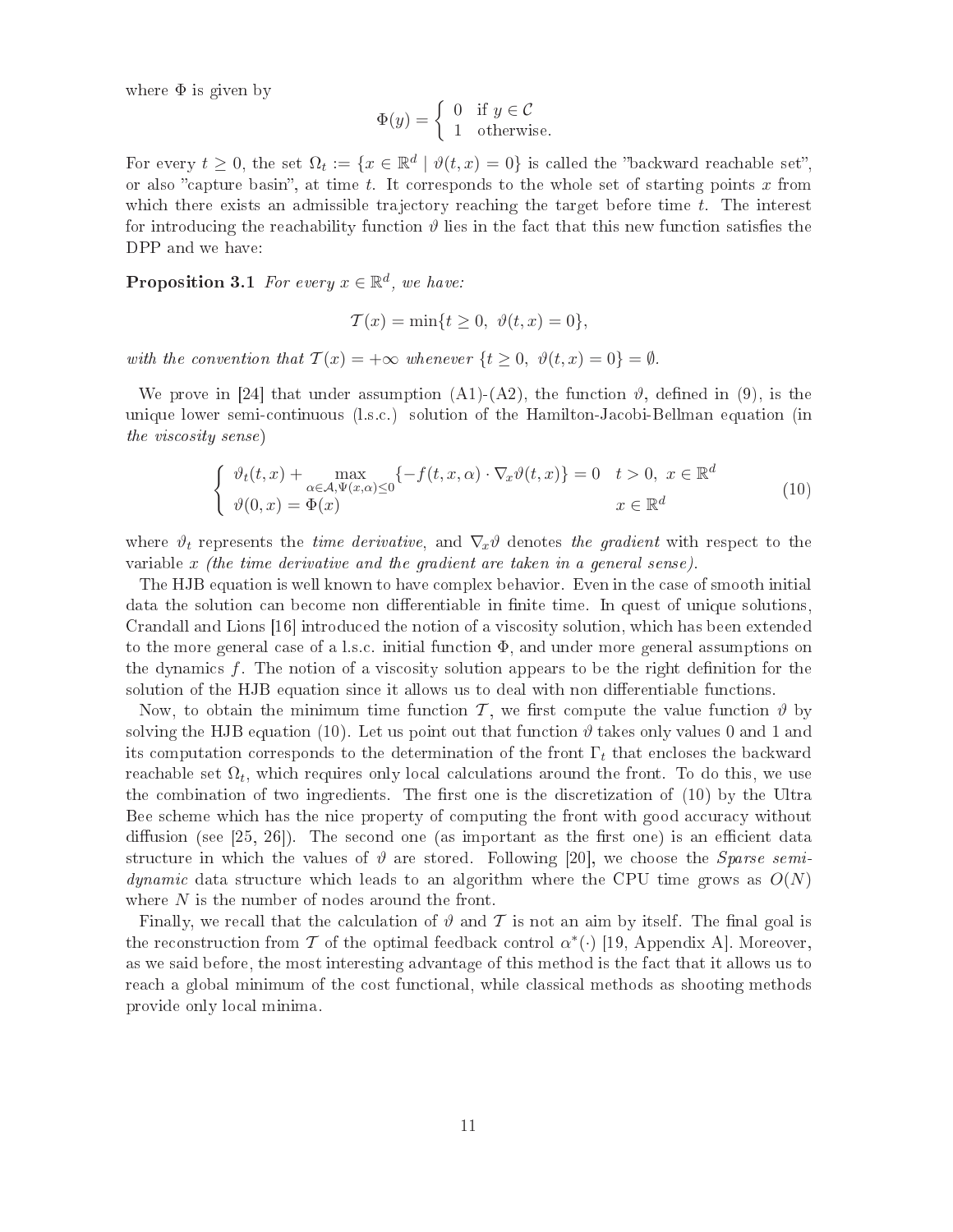# 3.2 HJB approach for problem  $(\mathcal{P}')$

In the HJB approach the optimal control problem  $(\mathcal{P}')$  can be seen as a front propagation problem in the space  $(r, v, \gamma)$ , where the initial front at time  $t = 0$  is the target (GTO orbit). The front at time t corresponds to the set of points which can reach the target in time t, but not before. Note that in this interpretation the time flow is reversed with respect to the physi
al problem sin
e the front propagates from the target to the spa
e while the optimal trajectory goes from the space to the target.

Hence, the reachable function  $\vartheta$  associated to  $(\mathcal{P}')$  satisfies:

$$
\begin{cases}\n\vartheta_t(t,x) + H(t,x,\nabla_x \vartheta(t,x)) = 0 & t > 0, \ x = (r,v,\gamma) \in \mathbb{R}^3 \\
\vartheta(0,x) = \Phi(x) & x = (r,v,\gamma) \in \mathbb{R}^3,\n\end{cases}
$$
\n(11)

where the Hamiltonian  $H: \mathbb{R}_+ \times \mathbb{R}^3 \times \mathbb{R}^3 \to \mathbb{R}$  is defined by

$$
H(t, r, v, \gamma, p_1, p_2, p_3) : = \max_{\substack{\alpha \in [\alpha_{min}, \alpha_{max}] \\ Q(r, v) | \alpha| \leq C_s}} \left\{ -p_1 v \cos \gamma - p_2 \left( -r \right) \cos(\gamma) - \frac{F_D(r, v)}{\tilde{m}(t)} + \frac{F_T(r, v)}{v \tilde{m}(t)} \cos \alpha + \Omega^2 r \cos \gamma \right\}
$$

$$
-p_3 \left( \sin \gamma \left( \frac{g(r)}{v} - \frac{v}{r} \right) - \frac{F_T(r, v)}{v \tilde{m}(t)} \sin \alpha - \Omega^2 \frac{r}{v} \sin \gamma - 2\Omega \right) \right\}.
$$

**Remark 3.1** Problem  $(\mathcal{P}')$  enters into the general setting of Section 3.1. The only difference here is the fact that the dynamics does not satisfy exactly assumption  $(A1)$ . In particular, the dynamics for problem  $(\mathcal{P}')$  is not continuous in time since it has jumps at the end of each phase. However, the HJB approach is still valid and equation (11) should be understood in the qeneral viscosity sense qiven in  $(29)$ . We will not enter in more theoretical details and focus only on numeri
al issues.

## 3.3 Numerical approximation of  $\vartheta$  and  $\tau$

Although equation (10) is set in the whole space  $\mathbb{R}^+ \times \mathbb{R}^d$ , to perform computation we have to choose a finite domain  $[0, T] \times \mathcal{B}$ , where T is an upper bound of the needed time to reach the target (it could be increased during the computation process), and  $\beta$  is chosen as a ddimensional box containing the target and the initial point of the optimal trajectory. Then we consider a discretization of the HJB equation (10) on  $[0, T] \times \mathcal{B}$ . For this we choose a uniform space grid G on B, with mesh step  $(\Delta r, \Delta v, \Delta \gamma)$ . On each time  $t_n$  and at each node point  $x_i \in \mathcal{G}$ , we denote by  $V_j^n$  an approximation of  $\vartheta(t_n, x_j)$ . Then the discrete approximation of (10) is given by:

$$
\frac{V_j^{n+1} - V_j^n}{\Delta t_n} + \max_{\alpha \in A_{Na}, \Psi(x_j, a) \le 0} \{-f(t_n, x_j, \alpha) \cdot [DV^n] \} = 0, \quad \text{for every } x_j \in \mathcal{G}, n \ge 0,
$$
\n(12a)

$$
V_j^0 = \Phi(x_j), \quad \text{for every } x_j \in \mathcal{G}, \tag{12b}
$$

where as usual  $A_{N_a}$  is a finite set of  $N_a$  elements of  $\mathcal{A}$   $(N_a > 0)$ , and where  $[DV^n]$  is an approximation of the "gradient". It can be obtained by a finite differences scheme (Upwind, ENO, WENO, ...), by semi-Lagrangian methods, or any other scheme. In this paper, we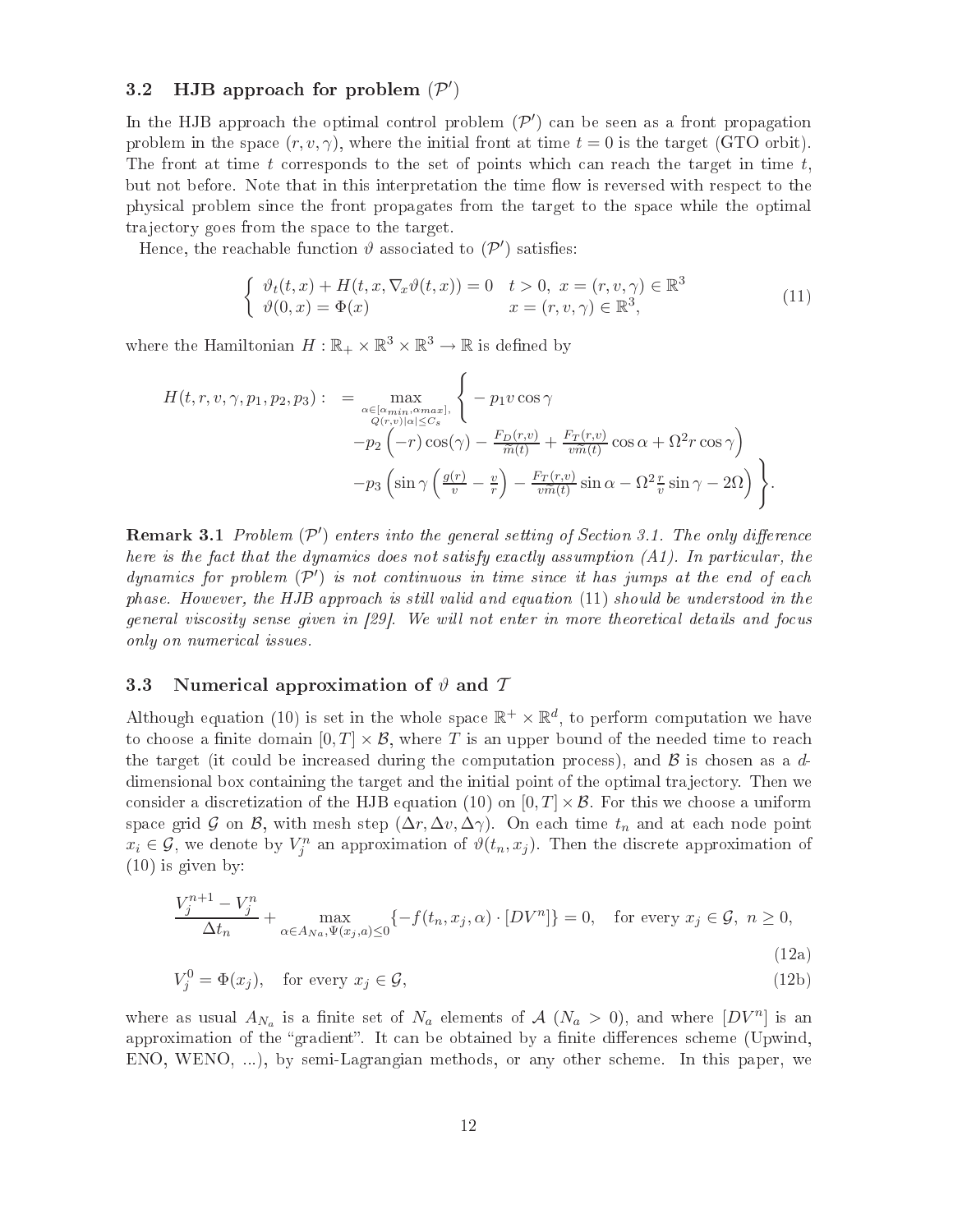use for this approximation the first-order HJB Ultra Bee scheme together with an efficient storage technique introduced in [20]. In (12),  $\Delta t_n$  is a variable time step. Recall that for stability reasons, the time step and the grid mesh should satisfy a CFL<sup>-</sup>-like condition, see for example  $[20]$ .

To compute the minimum time function, we follow the characterization of Proposition 3.1. We first set  $\mathcal{T}(x_i) = 0$  for every  $x_i \in \mathcal{C}$ , otherwise  $\mathcal{T}(x_i) = +\infty$ . If at time  $t_n$  we detect on the cell centered at  $x_i$  that  $V_i^n$  is "close to zero" and  $\mathcal{T}(x_i) = +\infty$ , then we set  $\mathcal{T}(x_i) = t_n$  (and afterwards the value  $\mathcal{T}(x_i)$  cannot be changed anymore). We also store the corresponding mass computed by (8) at that time. Since  $\mathcal{T}(x_i)$  corresponds to the minimal time to reach the target from the point  $x_i$  with the optimal control, the corresponding mass is the lowest possible allowing to rea
h the target.

Remark 3.2 Let us point out that physi
al reasons al low us to restri
t the omputational domain, thus decreasing the CPU time. For instance, the region of small altitude with high velocity is clearly not interesting.

When function  $\vartheta$  (and then T) is computed everywhere, we use it in order to reconstruct the optimal feedback control law and the corresponding optimal trajectory [19, Appendix A]. In all the tests performed in the next section, we use for the reconstruction of the optimal trajectory a classical fourth-order Runge-Kutta scheme.

# <sup>4</sup> Numeri
al simulations

Before attacking the real problem, we focus our attention on a simplified 2-dimensional model in which our technique can be more easily illustrated and the code verified. All computations were done on a 2.6 GHz computer Opteron 275 with 4 GB RAM.

## 4.1 A model problem in 2D

We consider here the case of a launcher with two stages  $E1$  and  $E2$ , which moves only in the vertical direction and with thrust from two different engines. The final goal here is to find the minimal amount of propellant needed by the launcher to reach a given altitude  $3 \leq r_c \leq 3.1$ , with free speed and fixed mass  $M_{PL} = 0.1$  (payload). At the beginning the rocket uses only the first engine (phase 1) until its propellent is completely consumed. After that, the first engine and its empty reservoir are lost and the laun
her uses only the se
ond engine (phase 2). It is also assumed that one engine is always on, that is a ballisti phase is not allowed. The dynami
s we onsider are

$$
\begin{cases} \dot{r}(t) = v(t) \\ \dot{v}(t) = \frac{u(t)F_T(t)}{m(t)} - \frac{2}{r^2(t)}, \end{cases}
$$
\n(13)

where  $F_T$  is the thrust force and u is a control parameter. We choose

$$
F_T(t) = \begin{cases} 2.5 & \text{in phase 1} \\ 0.5 & \text{in phase 2.} \end{cases}
$$

<sup>-</sup>Courant-Friedrichs-Levy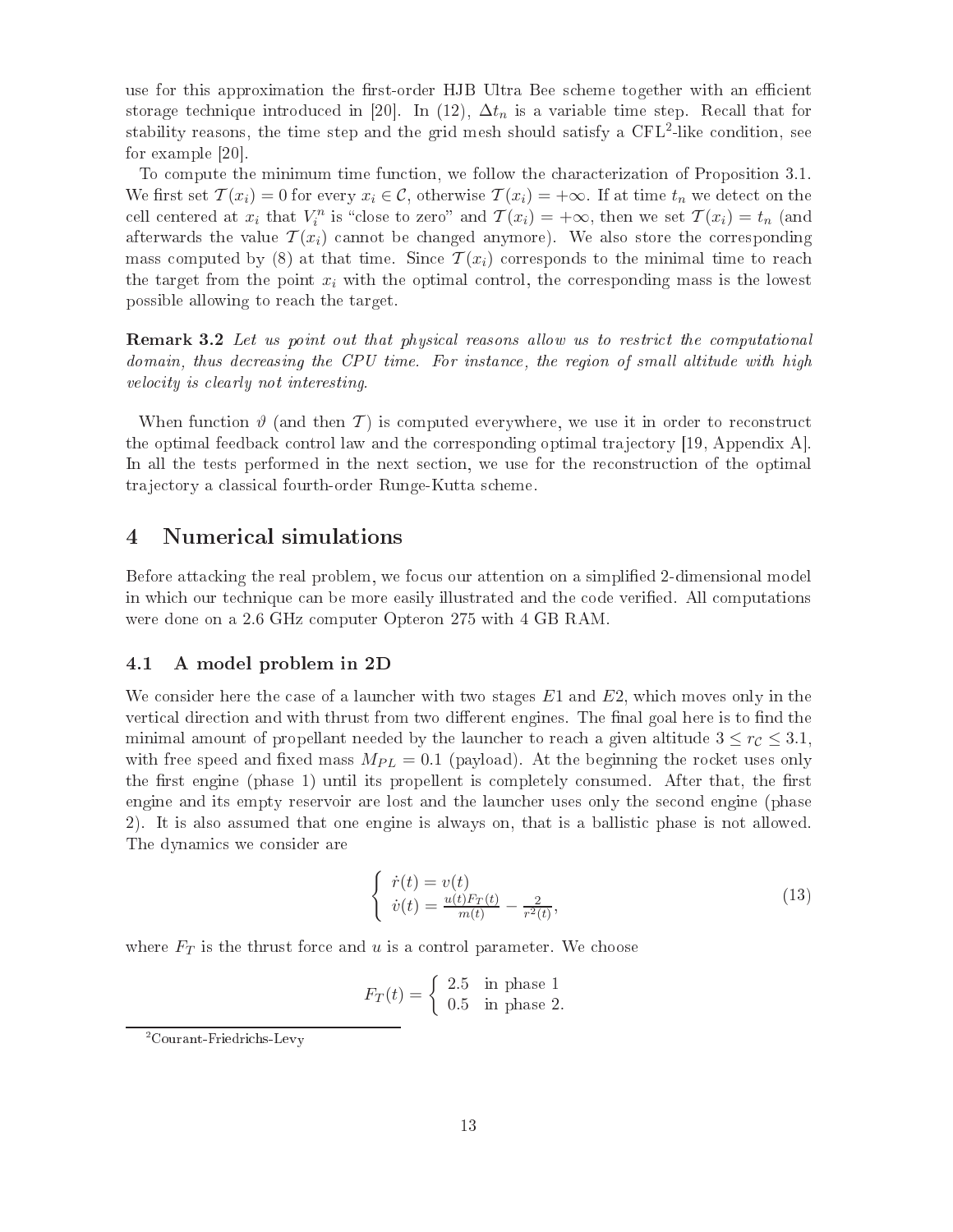The mass varies following the law  $\dot{m} = -\beta(t)$ , where

$$
\beta(t) = \begin{cases} 1 & \text{in phase 1} \\ 0.2 & \text{in phase 2.} \end{cases}
$$

The control u adjusts the engine's power and it can vary in  $\mathcal{A} = [0, 1]$ . Note that the control u affects only the lift power, but not the mass consuming as in the Goddard problem. Of course in this case the optimal control is the maximal one and there is no singular arcs. We assume that the weight of the se
ond stage (with its propellant) is 0.2 and the weight of the empty first stage is 0.1. The phase changes when the mass becomes equal to  $M_{PL} + 0.2 = 0.3$  and. at that time, the mass immediately drops to  $0.3{\text -}0.1{=}0.2$  (separation of the first stage).

As we already noted, the HJB approach allows us to deal easily with mixed state/control constraints. To test this feature, we impose that  $u \leq 0.6$  if  $r \leq 1.8$ . This choice just says that if the altitude is low, it is not allowed to use the maximal engine power. In the present test we have used only the following computational domain

 $\{(r, v): 1 \le r \le 3.1, -0.5 \le v \le 4 \text{ and } v \le r+1\}.$ 

In Fig.2 we show the level sets of the minimum time function  $\mathcal T$  which represent the points



Figure 2: A 2D dimensionless model problem. Level sets of the function  $\mathcal T$  and the approximate optimal tra je
tory (
ir
les) ompared with the exa
t optimal tra je
tory (solid line).

from whi
h it is possible to rea
h the target in the same time (and with the same mass). We also show an approximate optimal trajectory (circles) starting from the point  $x = (1.6, 0)$  with the optimal mass  $m^*(x) = 0.97$  computed by the algorithm, as well as the exact trajectory (solid line), and we observe a good orrespondan
e.

#### 4.2 The real problem

Now we consider the real model corresponding to  $(\mathcal{P}')$ . Unless specified, the payload will be  $M_{PL} = 15.37 \times 10^3$  kg. This means that the final mass of the trajectory should be  $m_f = M_{PL} + M_{E2} = 21.57 \times 10^3$  kg (just before the expulsion of the second stage E2).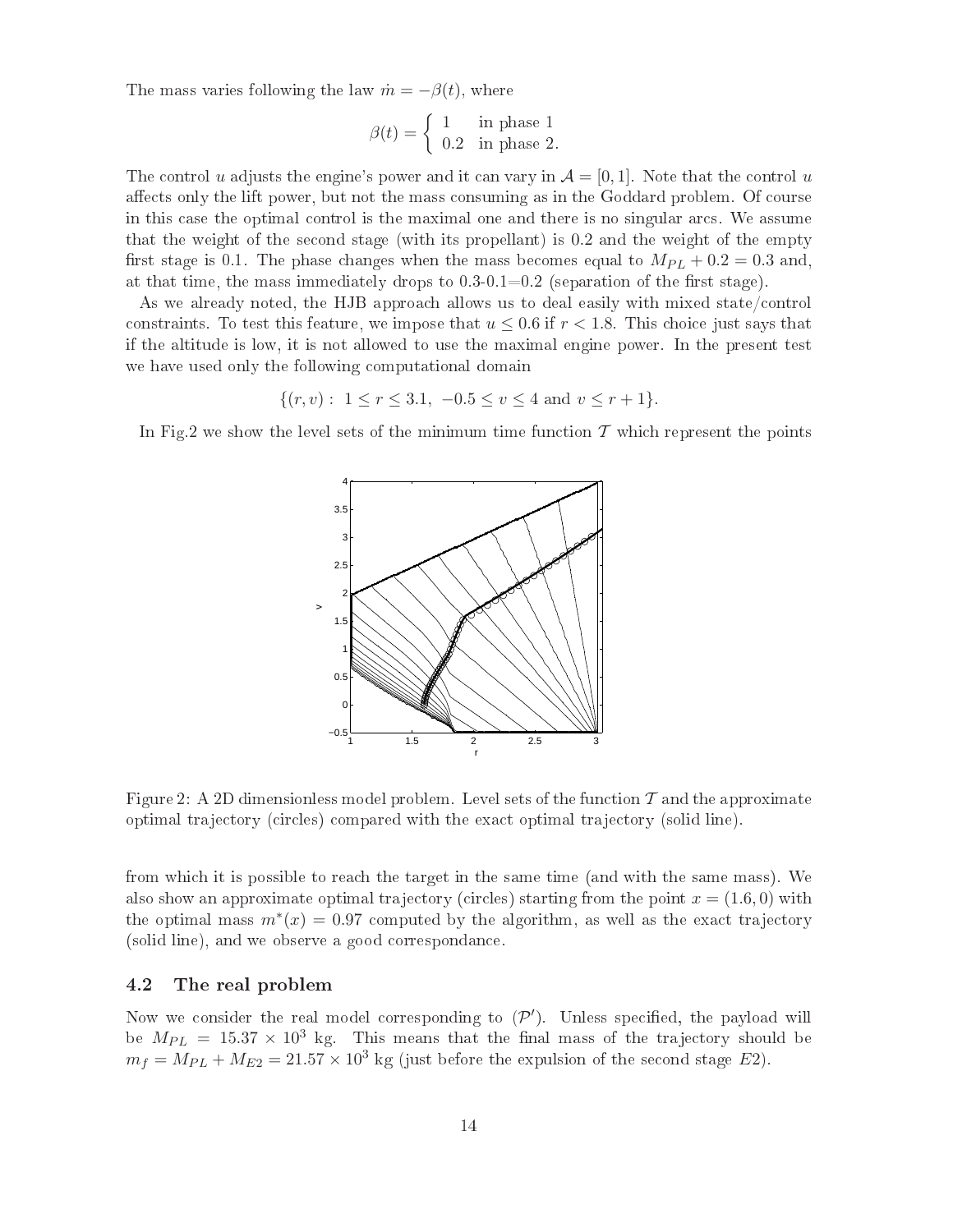All the following tests will be performed in the domain:

$$
(r, v, \gamma) \in \mathcal{B} := [r_T + 450 \text{ m}, r_T + 450 \text{ km}] \times [60 \text{ ms}^{-1}, 10500 \text{ ms}^{-1}] \times [0, \pi/2].
$$

As stated in Section 3, physical considerations allow to restrict the computational domain. Here, we shall consider local computation on the subdomain K of points  $(r, v, \gamma)$  such that

$$
(r, v, \gamma) \in \mathcal{B}, \quad f_{min}(r) < v < f_{max}(r), \tag{14}
$$

with

$$
f_{min}(r) := \max(\max((r - b_1)/a_1, (r - b_2)/a_2), \min(500.0, (r - b_3)/a_3)),
$$
  

$$
f_{max}(r) := (r - b_4)/a_4,
$$

and with onstants given by:

$$
a_1 = 33.330
$$
,  $b_1 = 6544700$ ;  $a_2 = 95.000$ ,  $b_2 = 6388000$ ;  
\n $a_3 = 52.000$ ,  $b_3 = 6379000$ ;  $a_4 = 14.285$ ,  $b_4 = 6370900$ .

In all the sequel, we will compare our results to a *reference trajectory*, which is a numerical solution obtained by CNES by using shooting method on the complete 6D physical model.

The variables r and v vary in large intervals. After the take-off, the altitude as well as the velo
ity of the laun
her are small but their variations are large. In order to analyze these variations well, we are tempted to take small discretization steps, requiring considerable omputing time. For these reasons, we will make two types of tests:

- In Tests 1 and 2, we will consider uniform grids on  $\beta$  with reasonable discretization steps. These steps are not sufficiently small to catch the behavior of the trajectory for small values of  $r$  and  $v$ . Therefore, we will restrict ourselves to the reconstruction of the optimal trajectory starting from the initial point  $(r_0, v_0, \gamma_0) := (10.03 \text{ km}, 476 \text{ ms}^{-1},$ 0.64 rad), taken from the reference trajectory.
- In Test 3, we propose a change of variable which will make it possible to have fine steps when r is small and large steps elsewhere. This change of variable will enable us to start the simulation from a very low altitude. Moreover, this hange of variable will be very useful to deal with the terms  $\frac{1}{r}$  and  $\frac{1}{v}$  in the dynamics.

Finally, let us describe some notation which will be used:  $N_r$ ,  $N_v$  and  $N_\gamma$  denote number of nodes in the *r*-axis, in *v*-axis, and  $\gamma$ -axis, respectively.

Test 1: Thin target problem. Here we onsider the problem of rea
hing a given point  $\mathcal{C} := \{(r_T + 353 \text{ km}, 9617 \text{ms}^{-1}, 1.45 \text{ rad})\}$  that belongs to a particular GTO target (we consider here the GTO target which has its perigee at  $r = 225$  km above earth and with relative velocity  $v = 9742.64 \text{ ms}^{-1}$ .

To compute the minimum time function, we solve (12) on a grid with  $N_r = 100$ ,  $N_v =$ 100,  $N_{\gamma} = 50$ , and we use  $N_a = 30$  control variables. In Fig. 3 we compare the reference trajectory with our optimal trajectory reconstructed from the approximation of the value function. We can see that, even on a rough grid, the computed optimal trajectory is close to the reference one. The shadowed region represents the backward reachable set, including state constraints. Recall the reference trajectory is obtained by using the complete model (3), while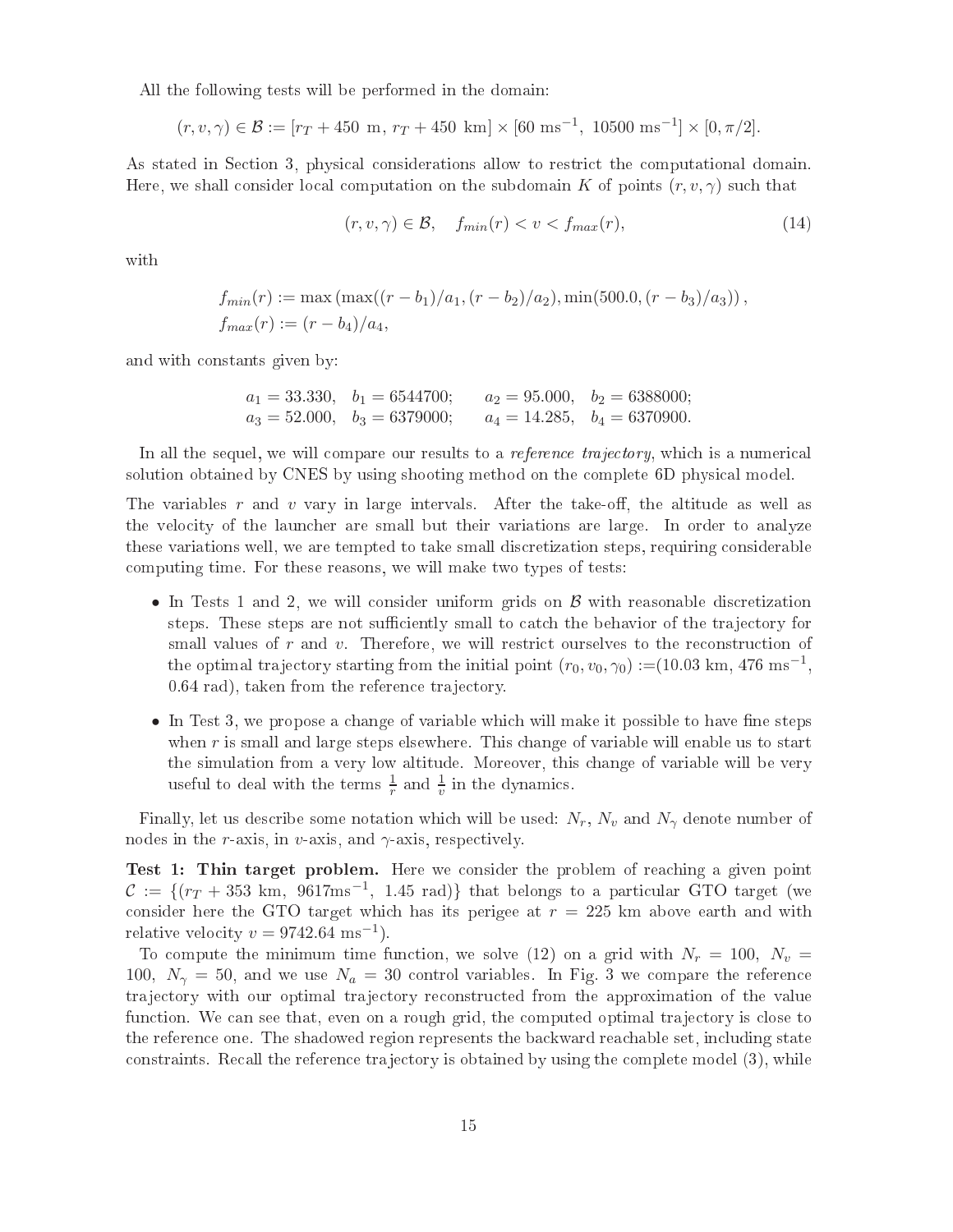

Figure 3: (Test 1)  $100 \times 100 \times 50$  meshes, 30 control variables.

the HJB omputation is based on the approximated model (5) and its numeri
al approximation by the Ultra Bee s
heme. The whole HJB omputation (ba
kward rea
hable sets, synthesis of the optimal trajectory) takes only 217 s.

In Table 2, we report computations obtained with various mesh sizes. The column "Error/Ref" shows the error between the computed and the CNES reference trajectory in variables  $(r, v, \gamma)$ . The column "Error/G" shows the error with the trajectory obtained with the finest grid G:  $300 \times 300 \times 100$  (and  $N_a = 30$ ). The error is computed as a normalized Hausdorff's distance.<sup>3</sup> The column "Mass  $M_0$ " gives the computed optimal initial mass, and finally, the last column gives the optimal time needed to reach the target. The known optimal reference time for this problem is  $T = 1178.4$  s. We have observed that taking  $N_c$  greater than 30 does

Table 2: Test 1, Comparison with reference trajectory.

| $(N_r, N_v, N_\gamma)$ |      |       |       | CPU time $Error/Ref$ $Error/G$ Mass $M_0$ (kg) | time(s) |
|------------------------|------|-------|-------|------------------------------------------------|---------|
| 50 50 50               | 78   | 0.102 | 0.105 | $494.78 \times 10^3$                           | 1164.74 |
| 100 100 50             | 217  | 0.086 | 0.056 | $512.73 \times 10^3$                           | 1168.90 |
| 200 200 75             | 1029 | 0.091 | 0.055 | $521.67 \times 10^3$                           | 1170.97 |
| 300 300 100            | 3571 | 0.044 | 0.000 | $523.92 \times 10^3$                           | 117149  |

not significantly improve the convergence.

In Fig. 4 we show optimal mass values (represented with squares) at the starting point computed for different final mass (desired) values (represented with black dots). These computations are performed on a coarse grid with a  $100 \times 100 \times 50$  mesh. After this computation, we verify the launcher arrives with the desired mass. Due to the accumulation of numerical errors (computation of the value function and then synthesis of the optimal trajectory), there

 ${}^{3}$ If A and B are two sets (two trajectories to be compared), we have considered the normalized Hausdorff distance to be  $d_H(A, B) := \max(\delta(A, B), \delta(B, A))$  where  $\delta(A, B) := \max\{d_0(x, B), x \in A\}$  and

$$
d_0(x, B) := \min\{\sqrt{\frac{(x_1 - y_1)^2}{x_1^2} + \frac{(x_2 - y_2)^2}{x_2^2} + \frac{(x_3 - y_3)^2}{x_3^2}}, \quad y = (y_1, y_2, y_3) \in B\}.
$$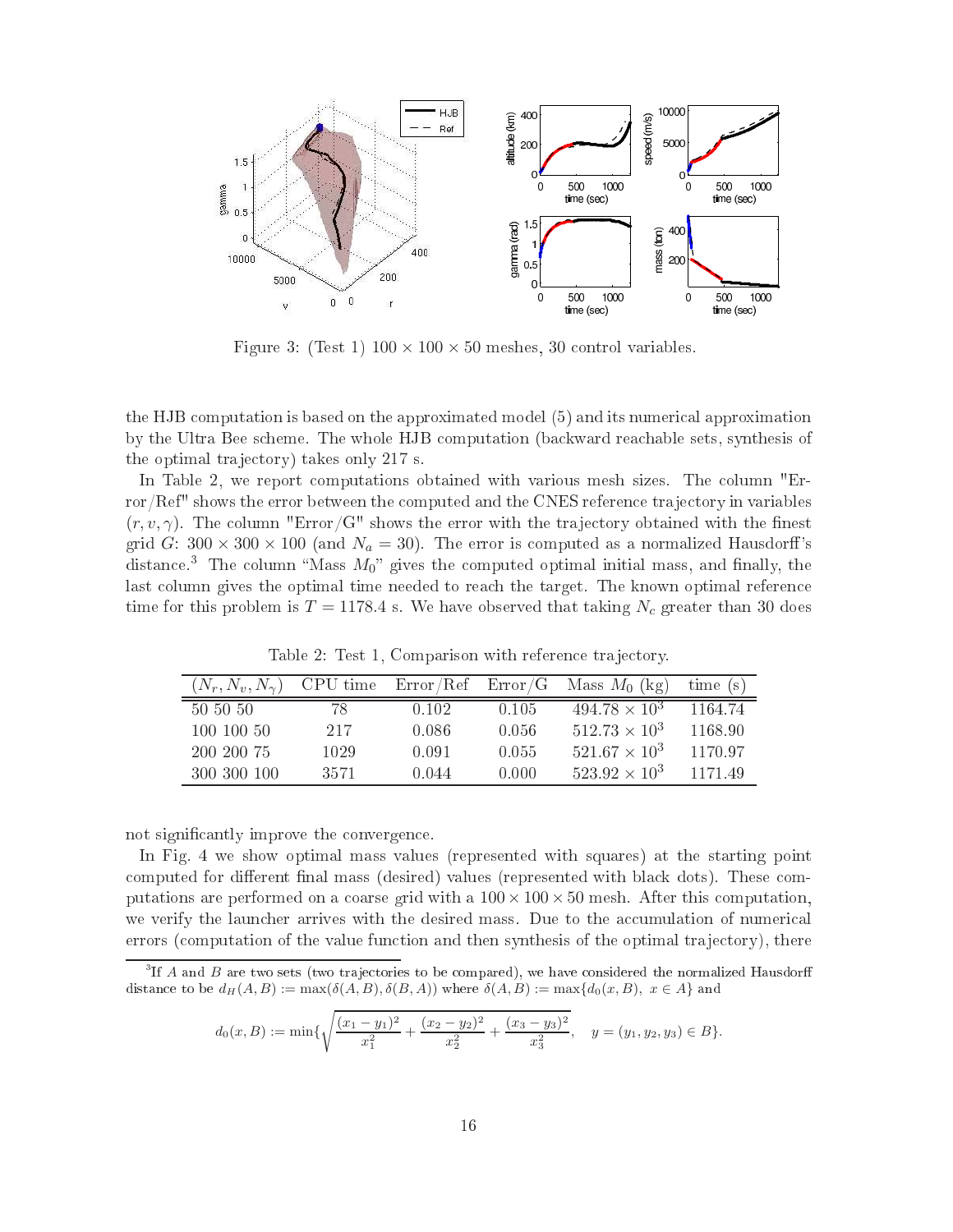is a loss of mass and the numerical approximation gives an optimal trajectory of the launcher which arrives to the target with the "effective" final mass represented with triangles. An error on optimal time of about 1% may imply an error on the final mass of about  $3 \times 10^3$  kg.



Figure 4: Test 1, optimal mass.

Finally, we come back to the test with the desired final mass  $m_f = M_{PL} + M_{E2} = 21.57 \times$  $10^3$  kg. Now, instead of using the optimal initial mass  $M_0 = 512.73 \times 10^3$  kg to reconstruct the optimal trajectory we impose the initial mass to be  $\widehat{M}_0 = 553.87 \times 10^3$  kg at the starting point  $(r_0, v_0, \gamma_0)$  as in the reference trajectory. In that case, we observe (see Fig. 5) that we are able to recover the reference trajectory with a good accuracy  $(d_H = 0.027)$ , and with a final mass  $m_{\mathcal{C}} = 21.036 \times 10^3$  kg.



Figure 5: Test 1, trajectory reconstruction with an initial mass  $\widehat{M}_0 = 553.87 \times 10^3$  kg.

Test 2: GTO Target and constraints. In this test we consider that the target  $\cal C$  is the GTO orbit. This target can be characterized by a set of two equations in variables  $(r, v, \gamma)$ , and hence it is a one-dimensional curve that can be numerically approximated. In Fig. 6, we have plotted the numerical solution obtained by HJB on a grid of  $100 \times 100 \times 50$  nodes and with  $N_a = 30$  control variables (we compare to the reference trajectory plotted in dotted line).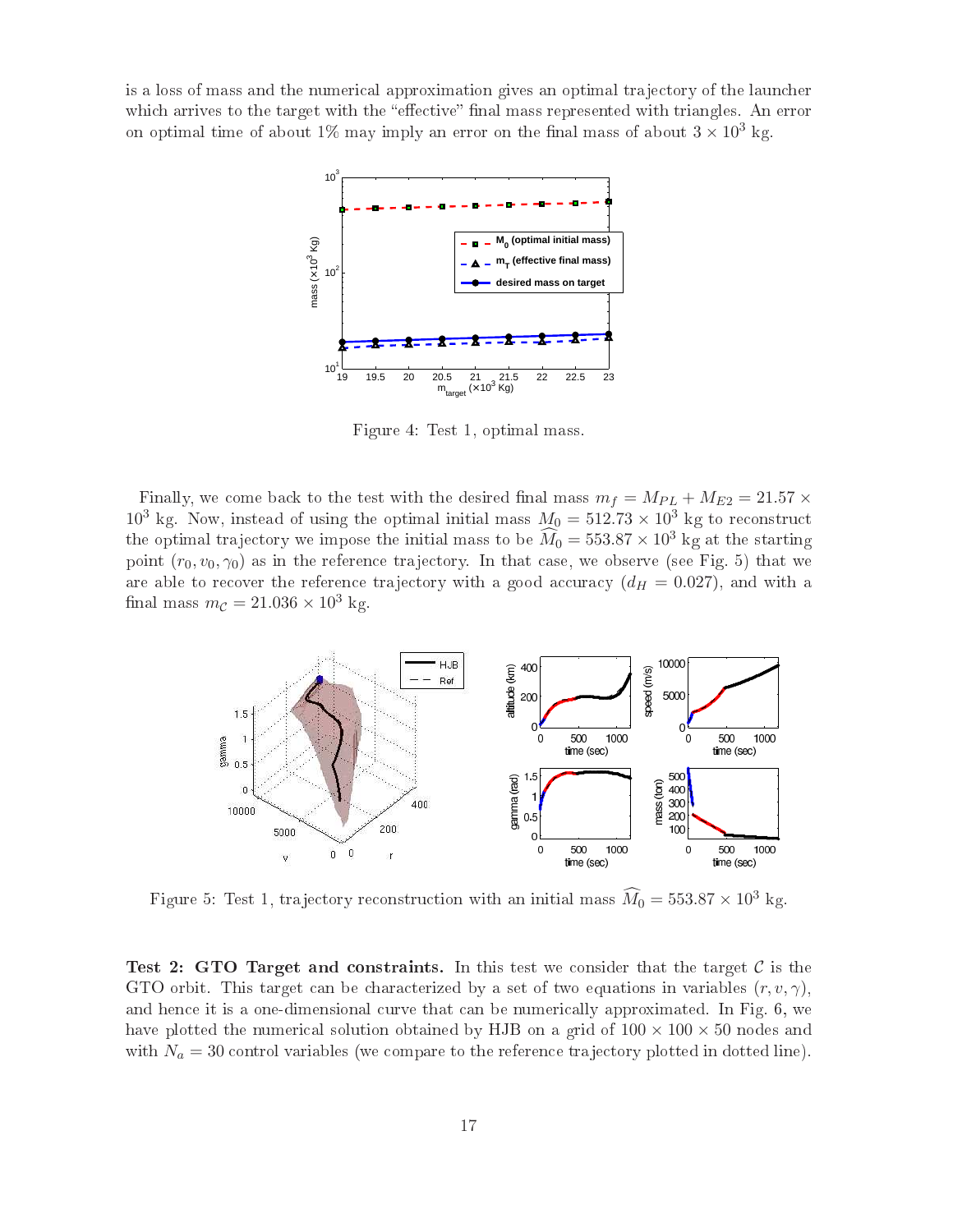We obtain the best point of the orbit to be reached with an optimal mass  $M_0 = 505.01 \times 10^3$  kg and an optimal time of 1167.1 s. These results are onsistent with Test 1. Indeed, the optimal time (as well as the fuel onsumption) is smaller when the target is the whole GTO orbit than when it is just a fixed point. Notice the capture bassin is bigger than in Test 1, however, the CPU time for computing the value function and synthesizing an optimal trajectory is just of 253 s.



Figure 6: Test 2,  $100 \times 100 \times 50$  mesh with 30 control variables.

As in Test 1, we use the optimal control law obtained by the HJB approach to reconstruct a trajectory with the initial mass  $\widehat{M}_0 = 553.87 \times 10^3$  kg. We observe that this trajectory (see Fig. 7) reaches the GTO target with the final mass  $m_c = 22.09 \times 10^3$  kg, slightly above the desired mass  $(m_f = 21.57 \times 10^3 \text{ kg}).$ 



Figure 7: Test 2. Reconstruction of a trajectory corresponding to the optimal control law and with an initial mass  $\widehat{M}_0 = 553.57 \times 10^3$  kg.

Test 3: Complete tra je
tory. Here we aim to ompute a omplete tra je
tory. We are faced to the following numerical difficulties. First, if we discretize the full computational domain, we observe that computations get very low when the front is getting close to the origin  $(r, v) = (0, 0)$  (this is due to the CFL constraint already mentionned in Sec. 3.3. Moreover,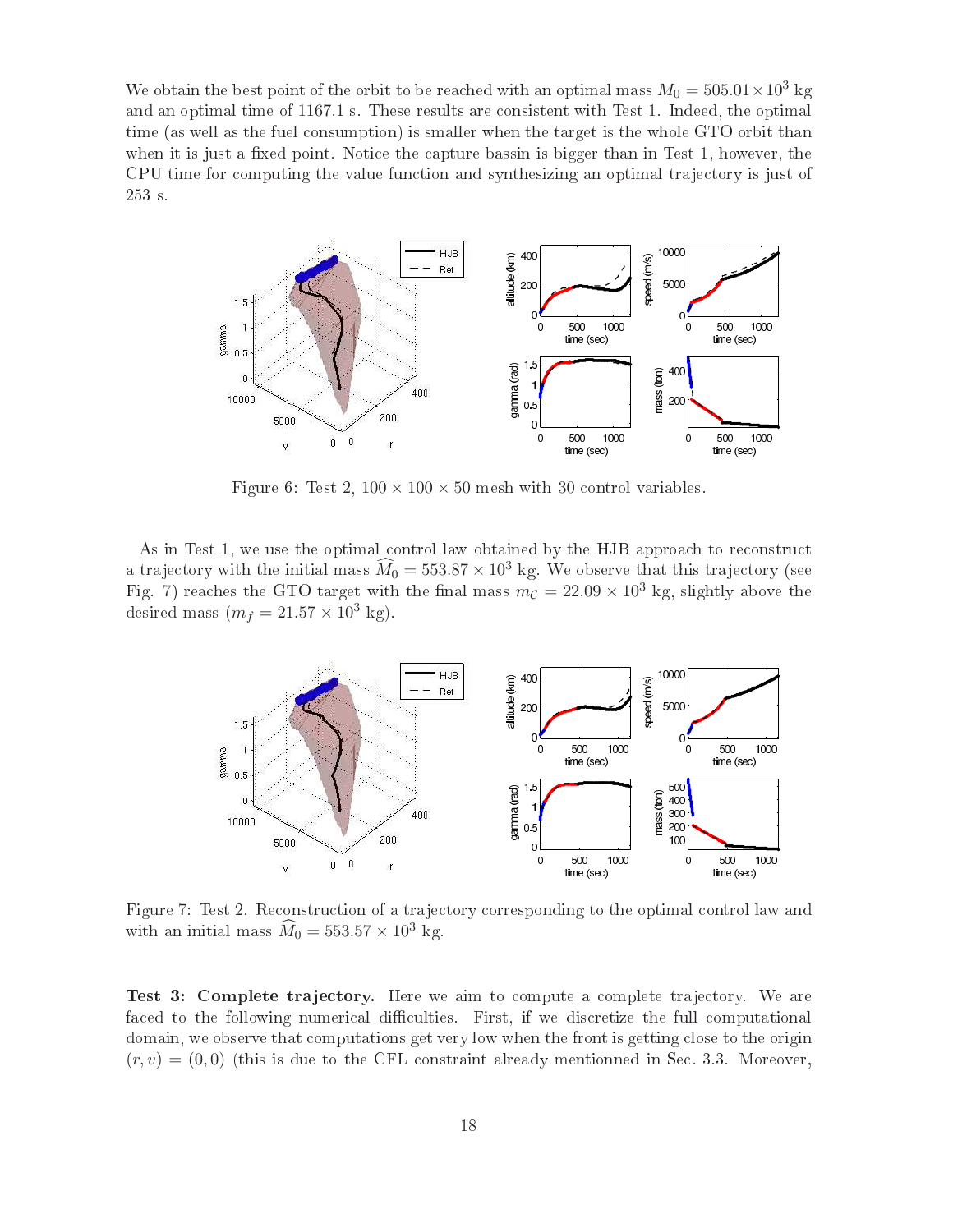the numeri
al front is not pre
ise enough to rea
h the starting point. Thus, in order to reach a better accuracy at the beginning of the trajectory, we use a change of variables  $(r, v, \gamma) \rightarrow (x, y, \gamma)$  defined by:

$$
r = K_r(e^x - 1) + r_T, \quad v = K_v(e^y - 1) + v_T,
$$

with  $K_r = 1.5$  km,  $K_v = 1165.6$  ms<sup>-1</sup>, and  $v_T = 10$  ms<sup>-1</sup>. After this simple change of variables, we solve the HJB equation on a regular grid as before, in variables  $(x, y, \gamma)$ . Then we compute the rescaled minimum time function  $\mathcal{T}(r, v, \gamma)$ . Figure 8 illustrates the mesh used.



Figure 8: Example of adapted mesh grid points used for Test 3, in the  $(r, v)$  plane (here with only  $50 \times 50$  points represented).

Finally, in Fig. 9 we show the optimal trajectory starting from the initial point

$$
(r_0, v_0, \gamma_0) := (501.69 \text{ m}, 76.20 \text{ ms}^{-1}, 0.078 \text{ rad}).
$$

This point is taken from the referen
e tra je
tory and orresponds to the position of the laun
her at the end of the take-off (phase 0). We obtain the optimal initial mass  $M_0 = 649.77 \times 10^3$ kg corresponding to the optimal time  $T = 1200.6$  s. Using the minimal time function to obtain a feedback control law, we can then reconstruct a trajectory leading to a final mass  $m = 19.47 \times 10^3$  kg.



Figure 9: Test 3, Approximation of the optimal trajectory on a grid of  $200 \times 200 \times 75$  nodes. CPU time  $= 57$  min.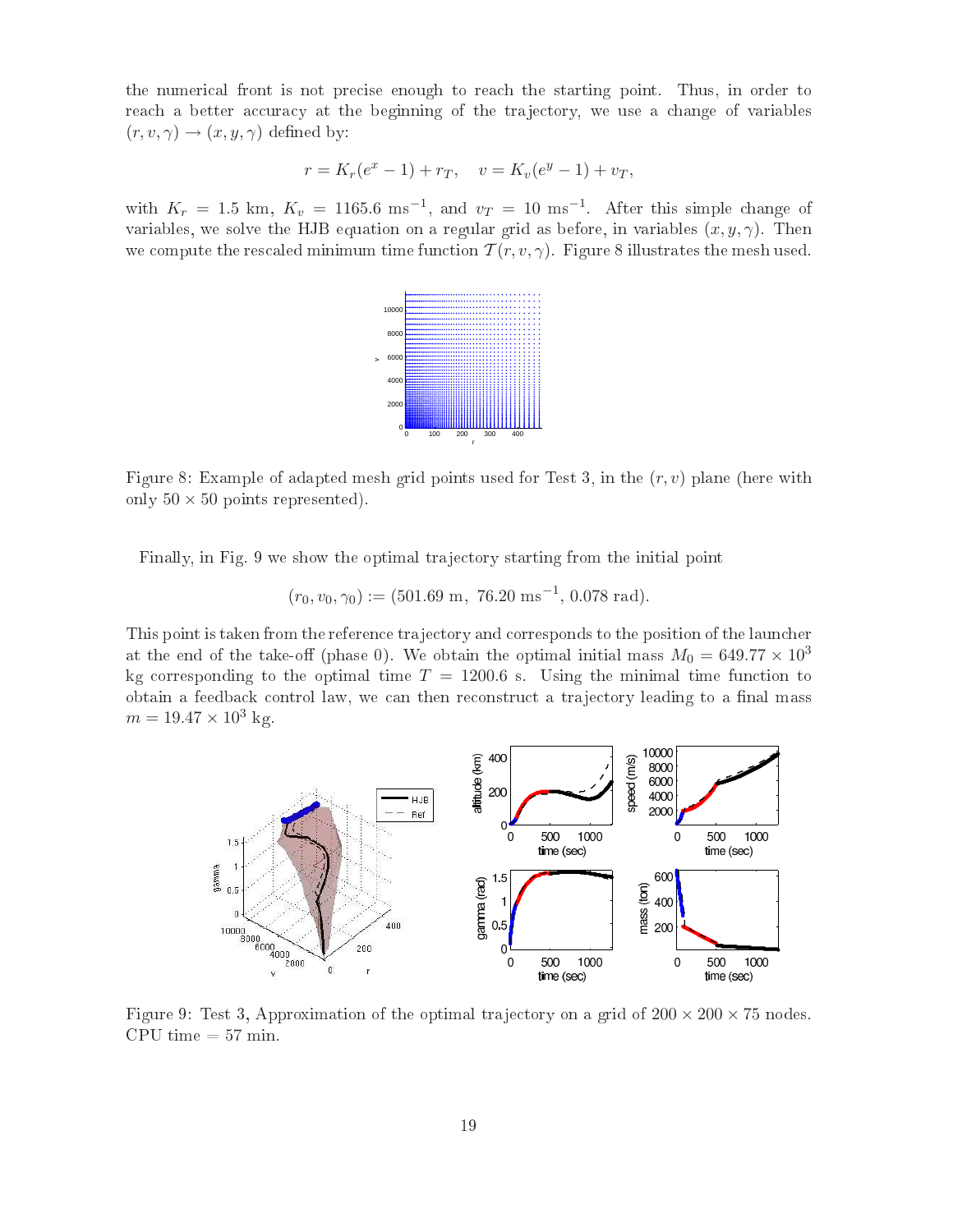This approach could be used to initialize a shooting method (which needs a first good approximation in order to work) and then obtain better accuracy. Preliminary numerical work in this direction already shows that this is very successful on various examples, including the Goddard problem  $[30]$ .

## <sup>5</sup> Con
lusion

In this work we have been able to estimate the minimum time function for the climbing problem by solving an adequate front propagation problem. We deal with a simplied 3D model, including separation of stages and boosters, that gives comparable solutions to a 6D reference model. Our approach uses a particular sparse coding method for data storage together with an antidiffusive scheme, and this allows to perform computations in a reasonable CPU time. The great advantage of the knowledge of the minimum time function is that it gives a robust feedba
k ontrol law to rea
h a given target.

To our best knowledge, this is the first study of the applicability of the HJB approach for the climbing problem. As expected, this approach cannot provide a very accurate solution without involving a high CPU time. However, we showed that it can provide a qualitative global view of the ba
kward rea
hable sets, and should give a good globally optimal solution that can then be used as initial guess for a more precise method. This subject will be studied in an ongoing work.

# Referen
es

- [1] F. Bonnans, P. Martinon, and E. Trélat. Singular arcs in the generalized Goddard's problem. *J. Optimization Theory Applications*, 139 (2):439-461, 2008.
- [2] K.P. Zondervan, T.P. Bauer, J.T. Betts, and W.P. Huffman. Solving the optimal control problem using a nonlinear programming te
hnique. part 3: Optimal shuttle reentry trajectories. Proceedings of the AIAA/AAS Astrodynamics conference, Seattle., 1984.
- [3] R.H. Goddard. A method of reaching extreme altitudes. Smithsonian Miscellaneous Collection, 71(4), 1919.
- [4] B. Bonnard, L. Faubourg, and E. Trélat. Optimal control of the atmospheric arc of a space shuttle and numerical simulations with multiple shooting method. Mathematical Models and Methods in Applied Sciences,  $15(1)$ :109-140, 2005.
- [5] J. Laurent-Varin. *Optimal ascent and reentry of reusable rockets*. PhD thesis, Ecole Polyte
hnique, 2005. Supported by CNES and ONERA.
- [6] J.T. Betts. *Practical methods for optimal control using nonlinear programming.* Society for Industrial and Applied Mathemati
s, Philadelphia, 2001.
- [7] H.J. Oberle. Numerical computation of singular control functions in trajectory optimization problems. *Journal of Guidance, Control and Dynamics*, 13:153–159, 1990.
- [8] H.J. Pesch. A practical guide to the solution of real-life optimal control problems. Control and Cybernetics, 23(1-2):7-60, 1994.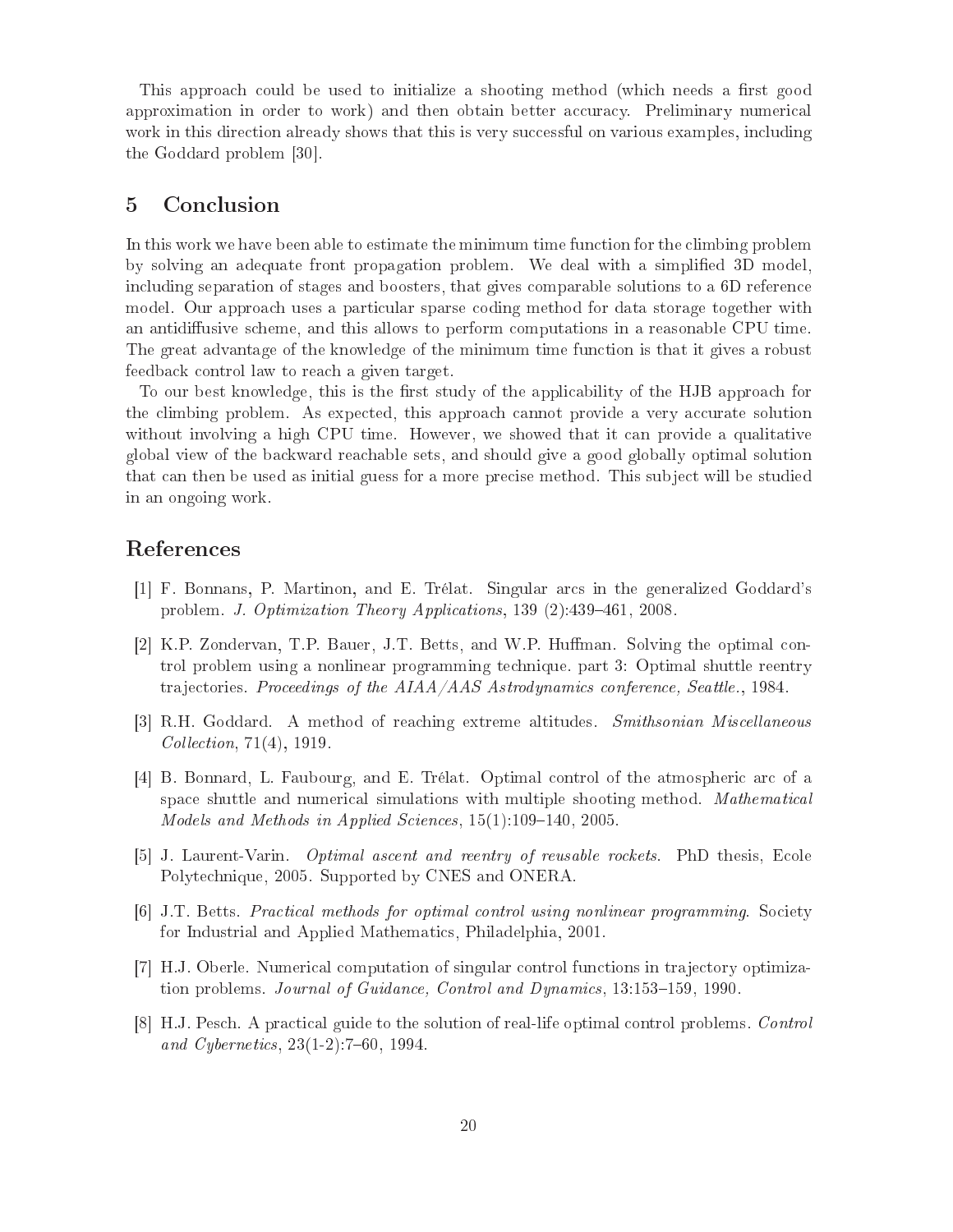- [9] H.J. Pesch. Real-time computation of feedback controls for constrained optimal control problems, Part 2: a correction method based on multiple shooting. *Optimal Control*, Applications and Methods,  $10(2)$ :147-171, 1989.
- [10] J.T. Betts. Survey of numerical methods for trajectory optimization. *Journal of Guidance* Control and Dynamics,  $21(2):193-207$ , 1998.
- [11] P. Martinon, J. F. Bonnans, J. Laurent-Varin, and E. Trélat. Numerical study of optimal trajectories with singular arcs for an Ariane 5 launcher. Journal of Guidance, Control, and Dynamics,  $32(1):51-55$ ,  $2009$ .
- [12] A.J. Calise and P.F. Gath. Optimization of launch vehicle ascent trajectories with path constraints and coast arcs. J. Guidance, Control, and Dynamics, 24(2):2001, 296-304.
- [13] P. Lu, H. Sun, and B. Tsai. Closed-loop endoatmospheric ascent guidance. J. of Guidance, Control, and Dynamics,  $26(2):283-294$ ,  $2003$ .
- [14] L. Zhang and P. Lu. Fixed-point algorithms for optimal ascent trajectories of launch vehicles. *Engineering optimization*,  $40(4)$ :  $361-381$ ,  $2008$ .
- [15] R. Bellman. *Dynamic programming*. Princeton University Press, Princeton, 1961.
- [16] M.G. Crandall and P.-L. Lions. Viscosity solutions of Hamilton Jacobi equations. Bull. American Mathematical Society, 277(1):1-42, 1983.
- [17] M.G. Crandall and P.-L. Lions. Two approximations of solutions of Hamilton-Jacobi equations. Mathematics of Computation,  $43(167):1-19$ , 1984.
- [18] M.G. Crandall, L.C. Evans, and P.-L. Lions. Some properties of viscosity solutions of Hamilton-Jacobi equations. Trans. Amer. Math. Soc. 282(2):487-502, 1984.
- [19] M. Bardi and I. Capuzzo-Dolcetta. *Optimal Control and viscosity solutions of Hamilton*-Jacobi-Bellman equations. Birkhäuser Boston, 1997.
- [20] O. Bokanowski, E. Cristiani, and H. Zidani. An efficient data structure and accurate scheme to solve front propagation problems. J. Sci. Comput.,  $42(10):251-273$ ,  $2010$ .
- [21] H. Ishii and S. Koike. A new formulation of state constraint problems for first order PDEs. SIAM J. Control and Optimization, 34(2):554-571, 1996.
- [22] H. M. Soner. Optimal control with state space constraint. SIAM Journal of Control and Optimization,  $24(3)$ :552-561, 1986.
- [23] D. Drake, Ming Xin, and S. N. Balakrishnan. Reusable launch vehicle guidance and ontrol : New nonlinear ontrol te
hnique for as
ent phase of reusable laun
h vehi
les. Journal of guidance, control, and dynamics,  $27(6)$ :938-948, 2004.
- [24] O. Bokanowski, A. Briani, and H. Zidani. Minimum time control problems for non autonomous differential equations. Systems & Control Letters,  $58(10-11):742-746, 2009$ .
- [25] O. Bokanowski and H. Zidani. Anti-diffusive schemes for linear advection and application to Hamilton-Jacobi-Bellman equations. Journal of Scientific Computing,  $30(1)$ : 1–33, 2007.